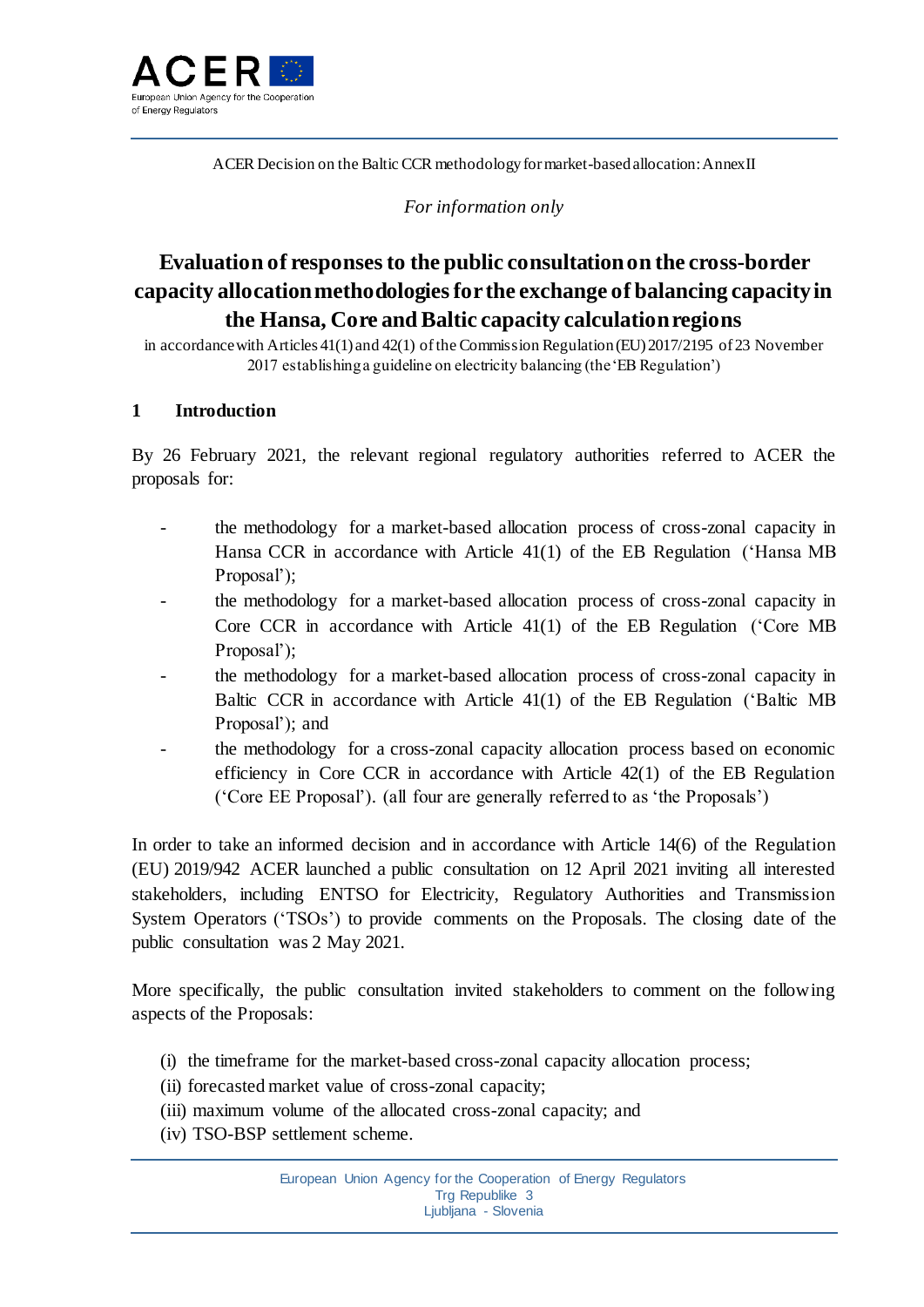

The Proposals were voluntary submissions by the respective TSOs. The Hansa MB Proposal and the Core EE Proposals were withdrawn after the closing date of the public consultation. Therefore, ACER does not take a decision on these.

## **2 Responses**

By the end of the consultation period, ACER received comments from 18 respondents.

This evaluation paper summarises all of the respondents' comments and how these were considered by ACER. The table below is organised according to the consultation questions and provides the respective views of the respondents, as well as a response from ACER clarifying how their comments were taken into account in the present Decision.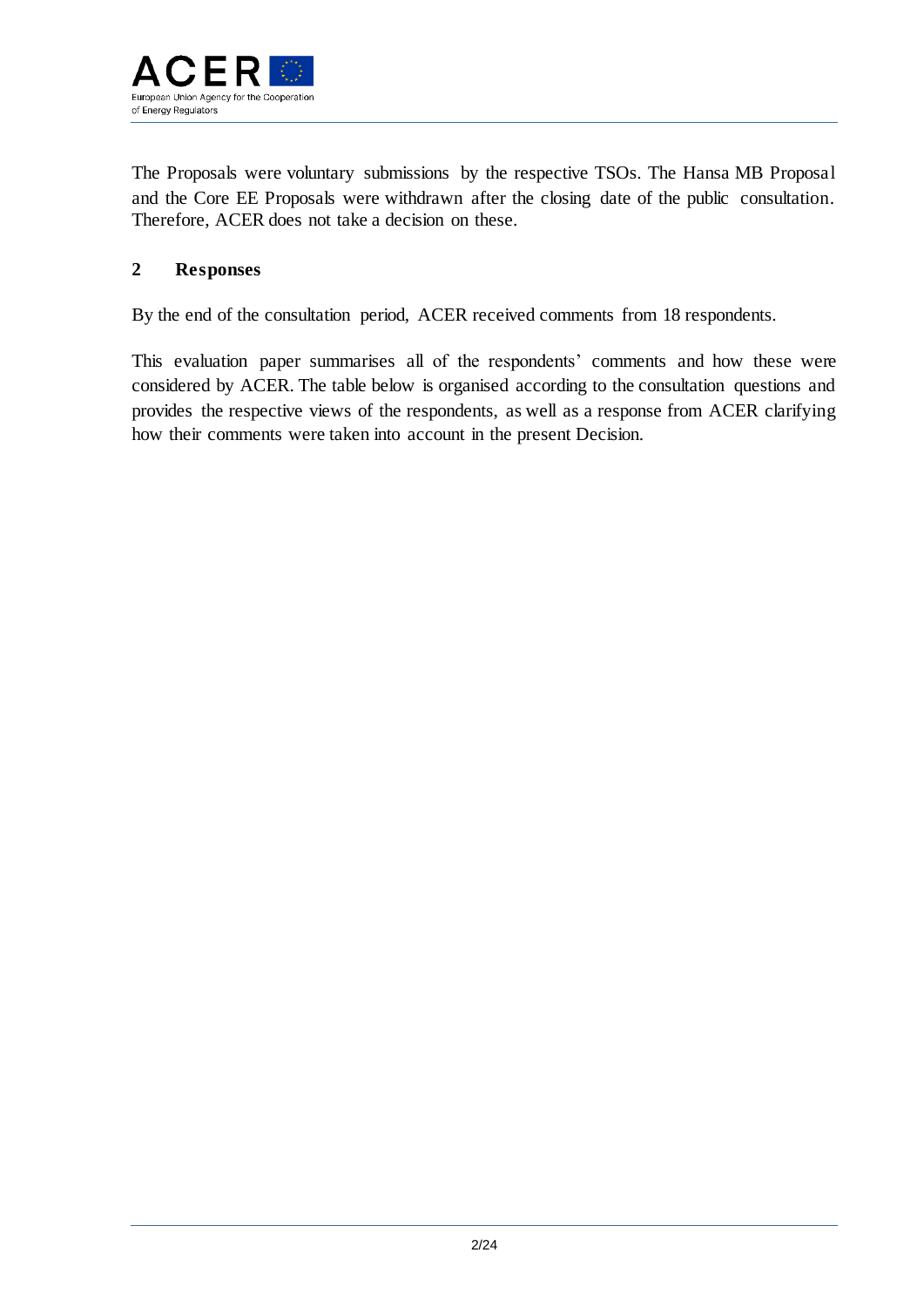

## **Respondents' views ACER views**

**Question 1.1 Do you agree with ACER's approach to define the day-ahead as the timeframe for the market-based cross-zonal capacity allocation methodology? If not, please share your concerns for the proposed approach, as well as your answers to the issues raised by ACER above.**

| 13 respondents provided an answer to this question.                                                                                                                                                                                                                                                                                                                                                                                                                                                                                                                                                                                                                                                                                                                                                                                                                                                                                                                                                                                                                |                                                                                                                                                                                                                                                                                                                                                                                                                                                                                                                                                                                                                                                                                                                                               |
|--------------------------------------------------------------------------------------------------------------------------------------------------------------------------------------------------------------------------------------------------------------------------------------------------------------------------------------------------------------------------------------------------------------------------------------------------------------------------------------------------------------------------------------------------------------------------------------------------------------------------------------------------------------------------------------------------------------------------------------------------------------------------------------------------------------------------------------------------------------------------------------------------------------------------------------------------------------------------------------------------------------------------------------------------------------------|-----------------------------------------------------------------------------------------------------------------------------------------------------------------------------------------------------------------------------------------------------------------------------------------------------------------------------------------------------------------------------------------------------------------------------------------------------------------------------------------------------------------------------------------------------------------------------------------------------------------------------------------------------------------------------------------------------------------------------------------------|
| 9 respondents (APG; BMWi; Europex; Gamybos optimizavimas; HSE;<br>Ignitis Gamyba; Ørsted; Tennet; Tiwag) agree with the approach.<br>One respondent (APG) states that the availability of the long-term<br>capacity calculation methodology should not prevent the application of<br>the market based allocation process, which takes place day-ahead.<br>Two respondents (HSE; Tiwag) mentions that the market-based<br>allocation process has to be finalised before the single day-ahead<br>coupling and should ensure enough time and transparency for market<br>participants to consider the relevant information for placing their bids in<br>both markets.<br>One respondent (Ignitis Gamyba) points out insufficient clarity on how<br>the cross-zonal capacity allocation for balancing capacities or sharing of<br>reserves and energy exchange between binding zones will interact.<br>One respondent (Tennet) highlights that this will also be important for<br>developing short-term markets and is following the aim of the<br>Regulation 2019/943. | ACER agrees. While the cross-zonal allocation processes could in principle<br>be based on either the results of the long-term or day-ahead capacity<br>calculation methodology in accordance with Article 38(5) of the EB<br>Regulation, the long-term capacity calculation methodology will not be<br>implemented soon.<br>ACER agrees. In accordance with Article 11(2) of Regulation 543/2013 the<br>results of the market-based allocation process need to be available no later<br>than one hour before gate closure time of the single day-ahead coupling.<br>ACER agrees that the market-based allocation process is not sufficiently<br>clear in the Proposals and added relevant details and provisions in<br>cooperation with TSOs. |
| Two respondents (EFET; RWE) do not agree.                                                                                                                                                                                                                                                                                                                                                                                                                                                                                                                                                                                                                                                                                                                                                                                                                                                                                                                                                                                                                          | ACER agrees.<br>ACER agrees that there is no explicit legal requirement for setting a more                                                                                                                                                                                                                                                                                                                                                                                                                                                                                                                                                                                                                                                    |
| One respondent (EFET) mentions that the EB Regulation does not<br>mandate a specific gate closure time and that the cross-zonal capacity<br>allocation methodologies (i.e. Article 40, 41 and 42 of the EB<br>Regulation) should not be used as a tool to restrict the derogation                                                                                                                                                                                                                                                                                                                                                                                                                                                                                                                                                                                                                                                                                                                                                                                  | detailed timing of the market-based allocation process. However, the<br>possibilities for application of the market-based allocation process are<br>limited and should be considered in the relevant methodology. While<br>applying such process closer to real time is following the aim of Regulation<br>2019/943, the market-based allocation process does not generally restrict                                                                                                                                                                                                                                                                                                                                                          |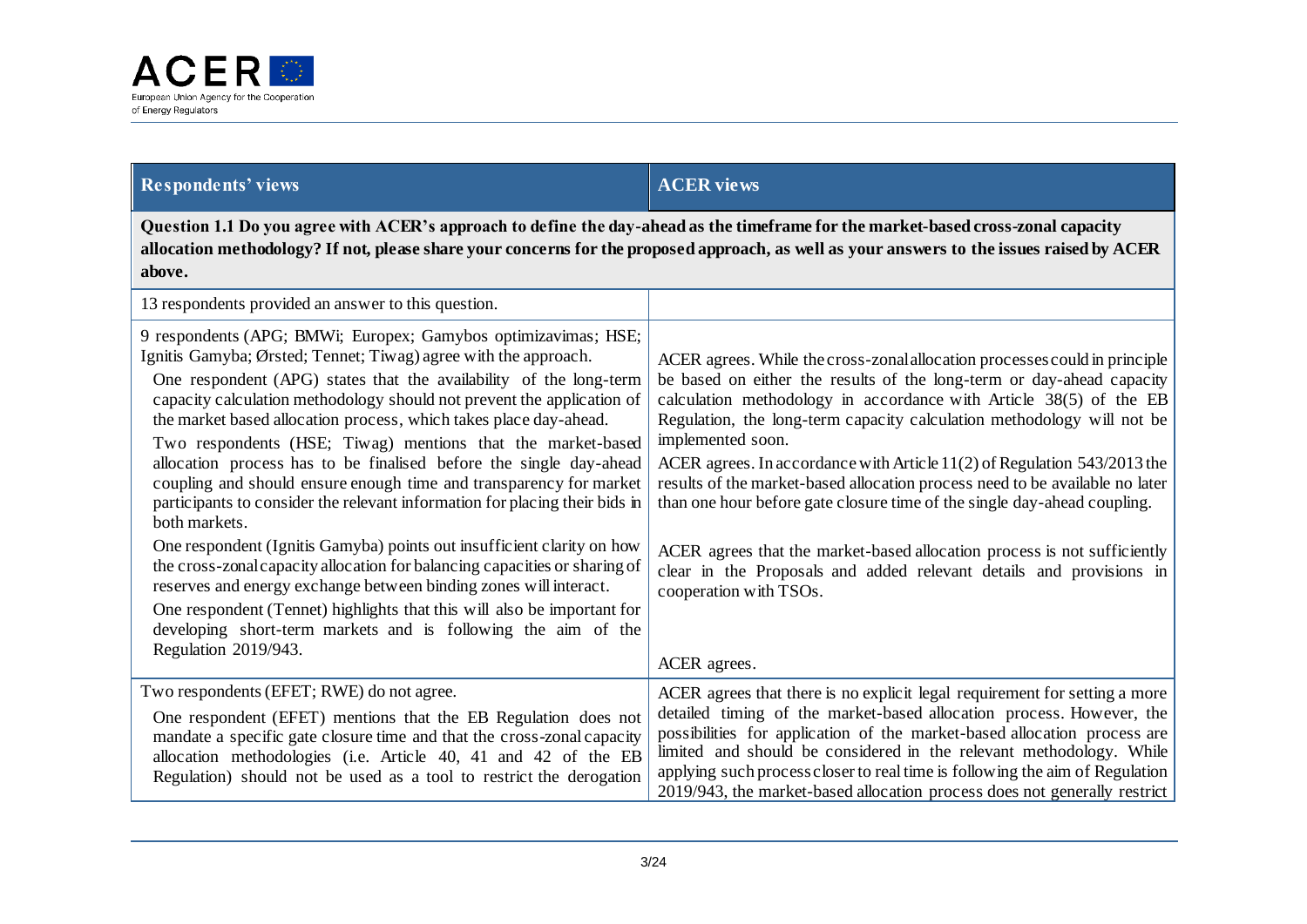

| <b>Respondents' views</b>                                                                                                                                                                                                                                                                                                                                                    | <b>ACER</b> views                                                                                                                                                                |  |
|------------------------------------------------------------------------------------------------------------------------------------------------------------------------------------------------------------------------------------------------------------------------------------------------------------------------------------------------------------------------------|----------------------------------------------------------------------------------------------------------------------------------------------------------------------------------|--|
| possibilities to the day-ahead procurement of balancing capacity of<br>Article $6(9)$ Regulation 2019/943.                                                                                                                                                                                                                                                                   | the possibilities of earlier procurement, since national procurement<br>(independent of this process) is still possible.                                                         |  |
| One respondent (EFET) questions the difference in process and objective<br>of the market-based allocation process compared to the co-optimised<br>allocation process (i.e. Article 40 of the EB Regulation) and does not see<br>added value in the market-based methodology compared to co-<br>optimisation.                                                                 | ACER clarifies that while the general objectives of the processes are the<br>same, the timings, complexity and related need for forecasting differ.                              |  |
| Two respondents (EnBW; RWE) share concerns about the negative<br>impact of cross-zonal capacity allocation for the exchange of balancing<br>capacity or sharing of reserves on the intraday market.                                                                                                                                                                          | These comments are not in the scope of this question but further addressed<br>under question 5.                                                                                  |  |
| Question 1.2 Do you agree with ACER's conclusions that a single gate closure time for every application the market-based cross-zonal capacity<br>allocation in a CCR is necessary to allow a non-discriminatory application(s) in the restricted time period for possible application? Please<br>share any concerns you may have regarding the process.                      |                                                                                                                                                                                  |  |
| 13 respondents provided an answer to this question.                                                                                                                                                                                                                                                                                                                          |                                                                                                                                                                                  |  |
| 7 respondents (Europex; Gamybos optimizavimas; HSE; Ignitis Gamyba;<br>Ørsted; Tennet; Tiwag) agree with the approach presented by ACER.                                                                                                                                                                                                                                     |                                                                                                                                                                                  |  |
| Two respondents (Gamybos optimizavimas; Ignitis Gamyba) further<br>share their support for a single gate closure time for all CCRs.                                                                                                                                                                                                                                          | ACER agrees that further harmonisation can be beneficial if possible.                                                                                                            |  |
| One respondent (Ørsted) in principle also acknowledges the possibility<br>of sequential gate closure times where market participants receive the<br>outcome of the first auction before submitting bids for the next one.                                                                                                                                                    | ACER agrees to the general possibility. However, such approach would<br>raise issues of discrimination and would be very difficult to apply<br>considering the existing timings. |  |
| One respondent (Tennet) states that a single gate closure time is<br>necessary to create a level playing field among the different balancing<br>capacity products.to comply with the Regulation 2019/943 regarding the<br>substitution of reserves for cost minimisation; the possibility for<br>substituting reserves in case of shortage and because it is not possible to | ACER agrees.                                                                                                                                                                     |  |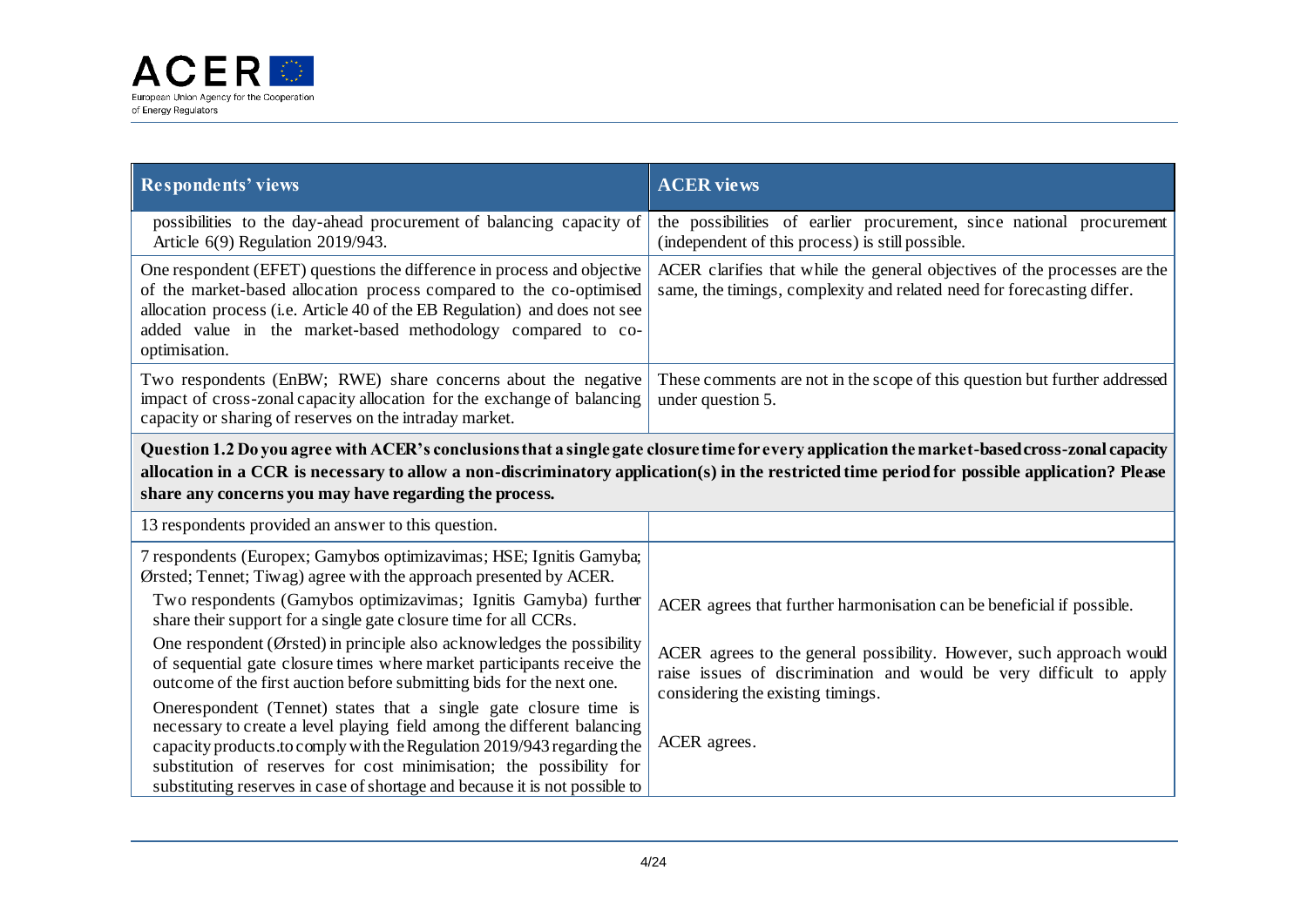

| <b>Respondents' views</b>                                                                                                                                                                                                                                                                                                                                                                                                                                                                                                                                                                                                                                                                                                                   | <b>ACER</b> views                                                                                                                                                                                                                                                                                                                                                                                                                                                                     |
|---------------------------------------------------------------------------------------------------------------------------------------------------------------------------------------------------------------------------------------------------------------------------------------------------------------------------------------------------------------------------------------------------------------------------------------------------------------------------------------------------------------------------------------------------------------------------------------------------------------------------------------------------------------------------------------------------------------------------------------------|---------------------------------------------------------------------------------------------------------------------------------------------------------------------------------------------------------------------------------------------------------------------------------------------------------------------------------------------------------------------------------------------------------------------------------------------------------------------------------------|
| perform sequential runs of the market-based allocation process in the<br>short time window after FCR market and before the final day-ahead<br>capacity calculation.                                                                                                                                                                                                                                                                                                                                                                                                                                                                                                                                                                         |                                                                                                                                                                                                                                                                                                                                                                                                                                                                                       |
| Two respondents (50 Hertz; EFET) provide comments stating that a single<br>gate closure time should not generally apply to all TSOs of a CCR but be<br>limited to the TSOs and products participating in the market-based<br>allocation process.<br>One respondent (50 Hertz) states that as long as a balancing cooperation<br>only exchanges one product, there is no need to have a common gate<br>closure time with other products, which are not exchanged.<br>One respondent (EFET) mentions that Article 38 of the EB Regulation<br>refers to "two or more TSOs" to establish one of the processes for<br>reservation of balancing capacity as per Articles 40, 41 or 42 of the EB<br>Regulation, not necessarily all TSOs of a CCR. | ACER agrees that the Proposals cannot generally set a single gate closure<br>time for all national balancing capacity markets in a CCR but can only<br>specify the necessary requirements related to the market-based allocation<br>process. Such requirements are only relevant for TSOs of a CCR who (at<br>their own initiative) apply a methodology for allocating cross-zonal<br>capacity to the balancing timeframe in accordance with Article $38(1)$ of the<br>EB Regulation. |
| Four respondents (50 Hertz; Amprion; Ørsted; Tennet) mention the<br>importance of linking the different balancing capacity products if they are<br>procured under one single gate closure time.                                                                                                                                                                                                                                                                                                                                                                                                                                                                                                                                             | ACER agrees to the importance of linking and specified the relevant<br>requirement in Article 3(6) of Annex I.                                                                                                                                                                                                                                                                                                                                                                        |
| Four respondents (APG; BDEW; EnBW; RWE) share their concerns<br>related to the issue that a single gate closure time for different balancing<br>capacity products would split liquidity, while sequential gate closure<br>times allow BSPs to re-optimize their portfolios and to offer free (non-<br>procured) balancing capacity on subsequent markets.                                                                                                                                                                                                                                                                                                                                                                                   | ACER agrees that such issue could arise in case of a single gate closure<br>time without the possibility of linking. Therefore, ACER included the<br>requirement of linking in Article 3(6) of Annex I. A simultaneous and<br>linked procurement will increase liquidity and the efficiency of the<br>involved balancing capacity markets.                                                                                                                                            |
| Two respondents (APG; EFET) do not see the decision on a single gate<br>closure time in the scope of the methodology for a market-based allocation<br>process.<br>One respondent (EFET) further specifies that the EB Regulation does<br>not mandate to set a single gate closure time at which the process of the                                                                                                                                                                                                                                                                                                                                                                                                                          | While ACER agrees that it is not explicitly required by the EB Regulation<br>that the Proposals specify a single gate closure time, ACER understands<br>that the effective functioning of the market-based allocation process using<br>the calculated cross-zonal capacities for the day-ahead timeframe does not<br>allow for more than one gate closure time. Furthermore, a single gate<br>closure time effectively addresses the issue of discrimination related to a             |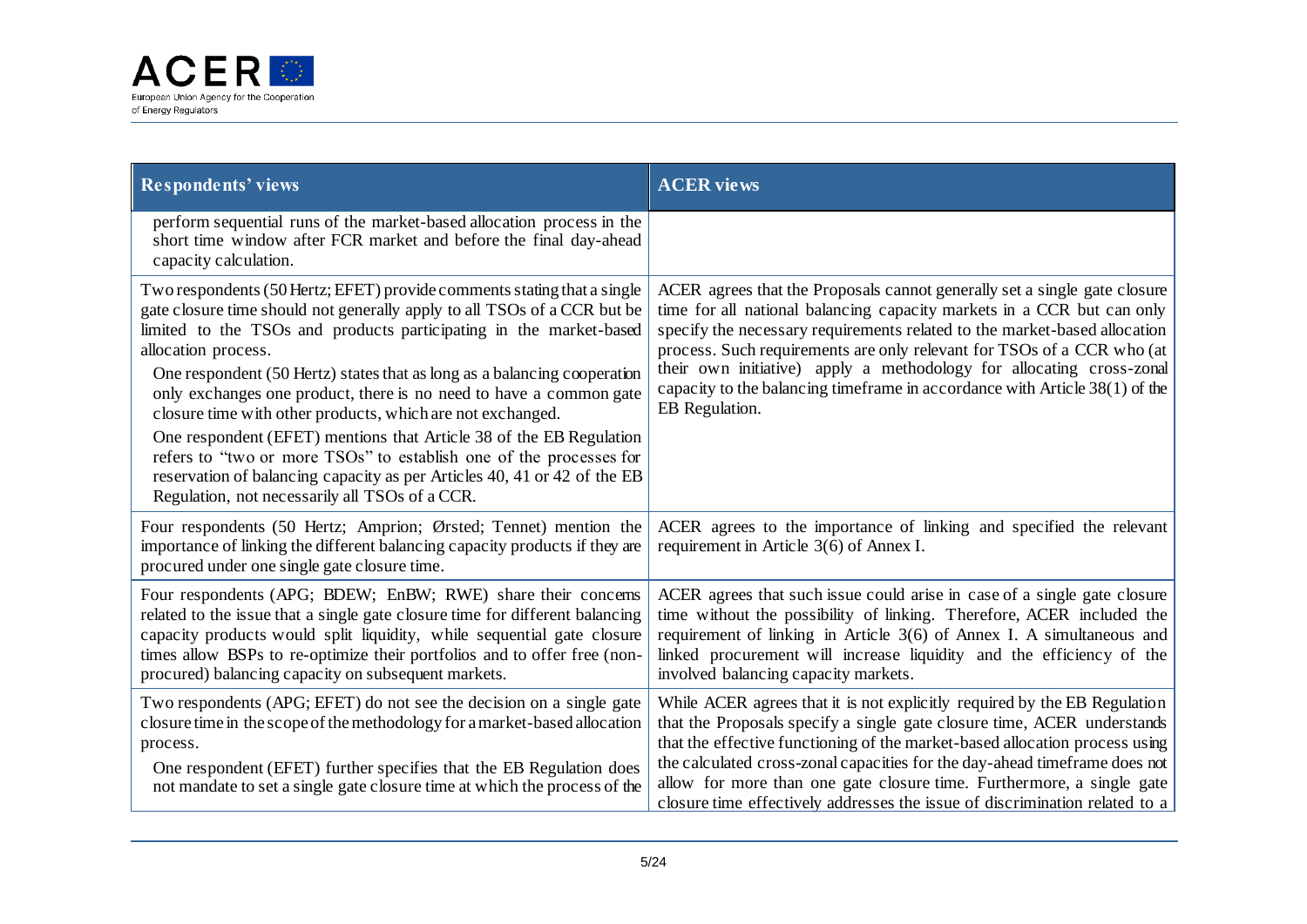

| <b>Respondents' views</b>                                                                                                                                                                                                                                                                                                                               | <b>ACER</b> views                                                                                                                                                                                                                                                                                                                                                                                                                                                                                                                                                                                                                               |
|---------------------------------------------------------------------------------------------------------------------------------------------------------------------------------------------------------------------------------------------------------------------------------------------------------------------------------------------------------|-------------------------------------------------------------------------------------------------------------------------------------------------------------------------------------------------------------------------------------------------------------------------------------------------------------------------------------------------------------------------------------------------------------------------------------------------------------------------------------------------------------------------------------------------------------------------------------------------------------------------------------------------|
| market-based reservation of balancing capacity should be carried out for<br>the entire CCR.                                                                                                                                                                                                                                                             | first-come first-serve principle or similar concepts for allocating cross-<br>zonal capacity with subsequent gate closure times. Therefore, ACER<br>deems it necessary to require a single gate closure time (as further described<br>in the Decision).                                                                                                                                                                                                                                                                                                                                                                                         |
|                                                                                                                                                                                                                                                                                                                                                         | The exact timing of such single gate closure time for the market-based<br>allocation process is not in the scope of this methodology but should be<br>addressed in the proposal pursuant to Article 38(1) of the EB Regulation.                                                                                                                                                                                                                                                                                                                                                                                                                 |
|                                                                                                                                                                                                                                                                                                                                                         | Again, ACER wants to clarify that such requirement for a single gate<br>closure time only applies to the balancing capacity products which are<br>procured in relation to the market-based allocation process.                                                                                                                                                                                                                                                                                                                                                                                                                                  |
| Three respondents (EFET; EnBW; RWE) share concerns regarding<br>potential disturbance with the balancing energy procurement and<br>activation processes.                                                                                                                                                                                                | ACER does not share or see the reasons for such concern.                                                                                                                                                                                                                                                                                                                                                                                                                                                                                                                                                                                        |
| the concept of the proposed mark up?                                                                                                                                                                                                                                                                                                                    | Question 2.1 Do you agree aligning the determination of the forecasted market value for the exchange of energy in all three methodologies<br>with the one in the Baltic MB Proposal? Do you have any comments on the selection of the reference day, the concept of adjustment factors or                                                                                                                                                                                                                                                                                                                                                       |
| 10 respondents provided an answer to this question.                                                                                                                                                                                                                                                                                                     |                                                                                                                                                                                                                                                                                                                                                                                                                                                                                                                                                                                                                                                 |
| One respondent (Tennet) strongly disagrees with applying the strong<br>simplifications of the Baltic approach (i.e. using a forecast based on the<br>market spread) in the flow-base environment of the Core CCR, since it<br>does not fully consider the surpluses of seller, buyer and transmission<br>holders, on all impacted bidding zone borders. | ACER agrees that a forecast method based on the flow-based domain (as<br>calculated in accordance with the day-ahead capacity calculation<br>methodology) can provide a more accurate forecast and better considers the<br>impact on all bidding zone borders of a CCR. Therefore, ACER kept the<br>proposed forecasting method in accordance with Article $39(5)(b)$ of the EB<br>Regulation and further improved, in coordination with TSOs, the concept,<br>requirements and transparency on how to forecast the market value of<br>cross-zonal capacity for the exchange of energy based on a flow-based<br>domain in the Core MB Proposal. |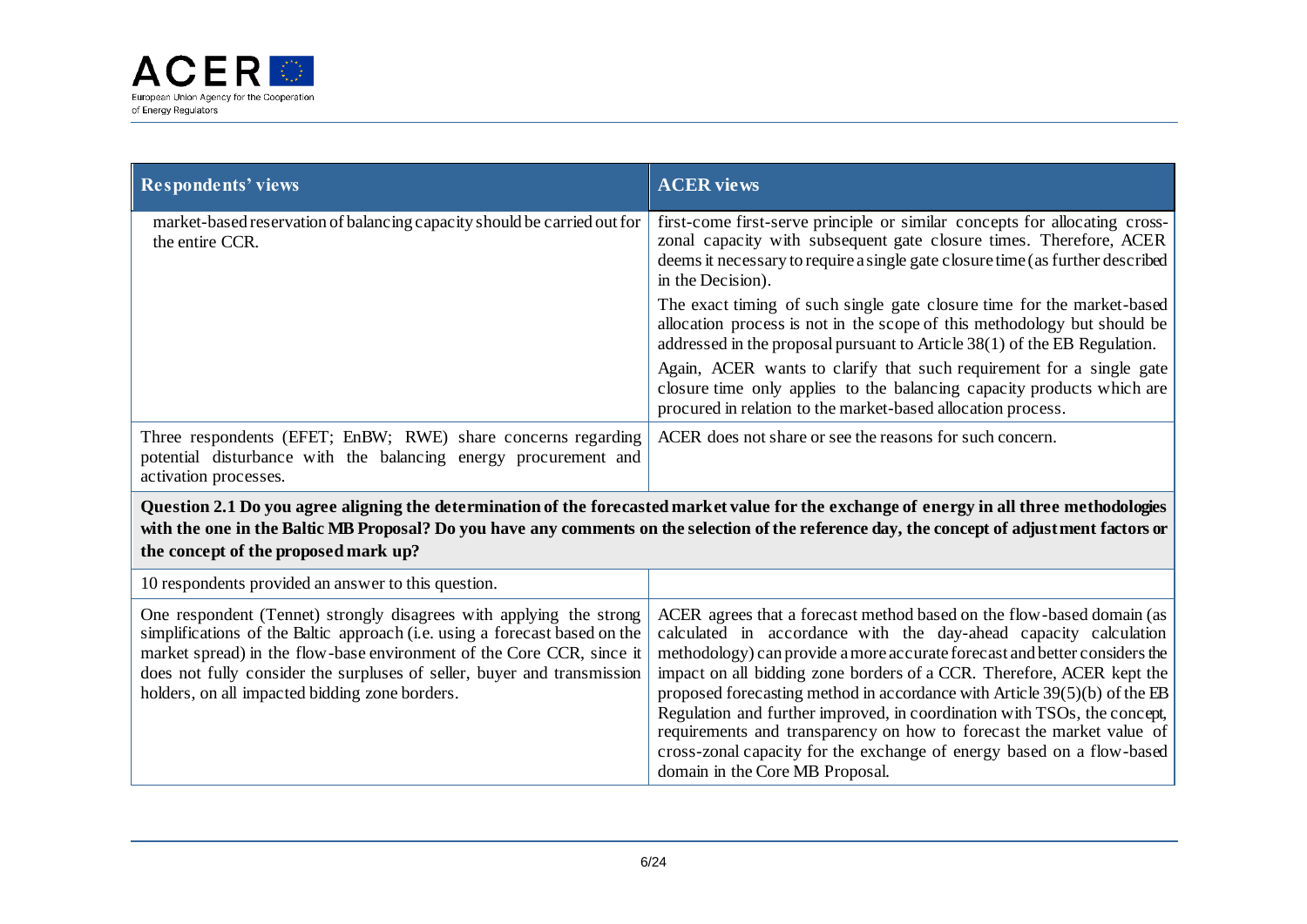

| <b>Respondents' views</b>                                                                                                                                                                                                                                                                                                                                                                                           | <b>ACER</b> views                                                                                                                                                                                                                                                                                                                                                                                                                                                                                                                                       |
|---------------------------------------------------------------------------------------------------------------------------------------------------------------------------------------------------------------------------------------------------------------------------------------------------------------------------------------------------------------------------------------------------------------------|---------------------------------------------------------------------------------------------------------------------------------------------------------------------------------------------------------------------------------------------------------------------------------------------------------------------------------------------------------------------------------------------------------------------------------------------------------------------------------------------------------------------------------------------------------|
|                                                                                                                                                                                                                                                                                                                                                                                                                     | The market spread approach, as described in the Baltic MB Proposal, is a<br>simpler and more transparent forecasting method in accordance with<br>Article $39(5)(a)$ of the EB Regulation, which is more suitable for estimating<br>the market value of cross-zonal capacity for the exchange of energy in<br>CCRs with less interdependent bidding zone borders. ACER kept the<br>market spread approach for the Baltic CCR, which did not yet decide on a<br>flow-based capacity calculation in accordance with Article 20 of the<br>CACM Regulation. |
| One respondent (50 Hertz) questions the day-ahead price spread as an<br>indicator of welfare changes in cross-zonal capacity allocation in the Core<br>region and deems the inaccuracies compared to a shadow price approach<br>as significant.                                                                                                                                                                     | See ACER's response above.                                                                                                                                                                                                                                                                                                                                                                                                                                                                                                                              |
| 5 respondents (APG; EFET; Europex; Ørsted; Tiwag) agree to the higher<br>transparency of the Baltic approach and would support an alignment of<br>the market-based methodologies using it.<br>One respondent (Tiwag) shares its opinion that a market spread<br>approach would sufficiently reflect the value of cross-zonal capacity<br>without the complexity of the propose approach in the Core MB<br>Proposal. | ACER agrees to the need of improving the transparency provided by the<br>Core MB Proposal and added the necessary details and clarifications.<br>ACER also harmonised the Proposals where possible. However, ACER<br>kept the different general forecasting methods to consider the individual<br>specificities of the different CCRs and considering the choice of the<br>forecasting method in accordance with Article 39(5) of the EB Regulation<br>(see also above).                                                                                |
| One respondent (Ørsted) highlighted the importance of full transparency<br>and predictability of the mark-up and urges TSOs to carry out an<br>analysis of the appropriate reference day methodology as well as<br>application and size of mark-ups and adjustment factors.                                                                                                                                         | ACER in principle agrees to the benefits of increased transparency but also<br>acknowledges the limitations of such fully transparent method (i.e. using<br>market-spreads) regarding the accuracy for highly interdependent bidding<br>zone borders in a CCR with flow-based capacity calculation (The more<br>complex forecasting method of the Core MB Proposal can, in comparison<br>to the a market-spread method, effectively take into account the impact on<br>other bidding zone borders in a CCR).                                            |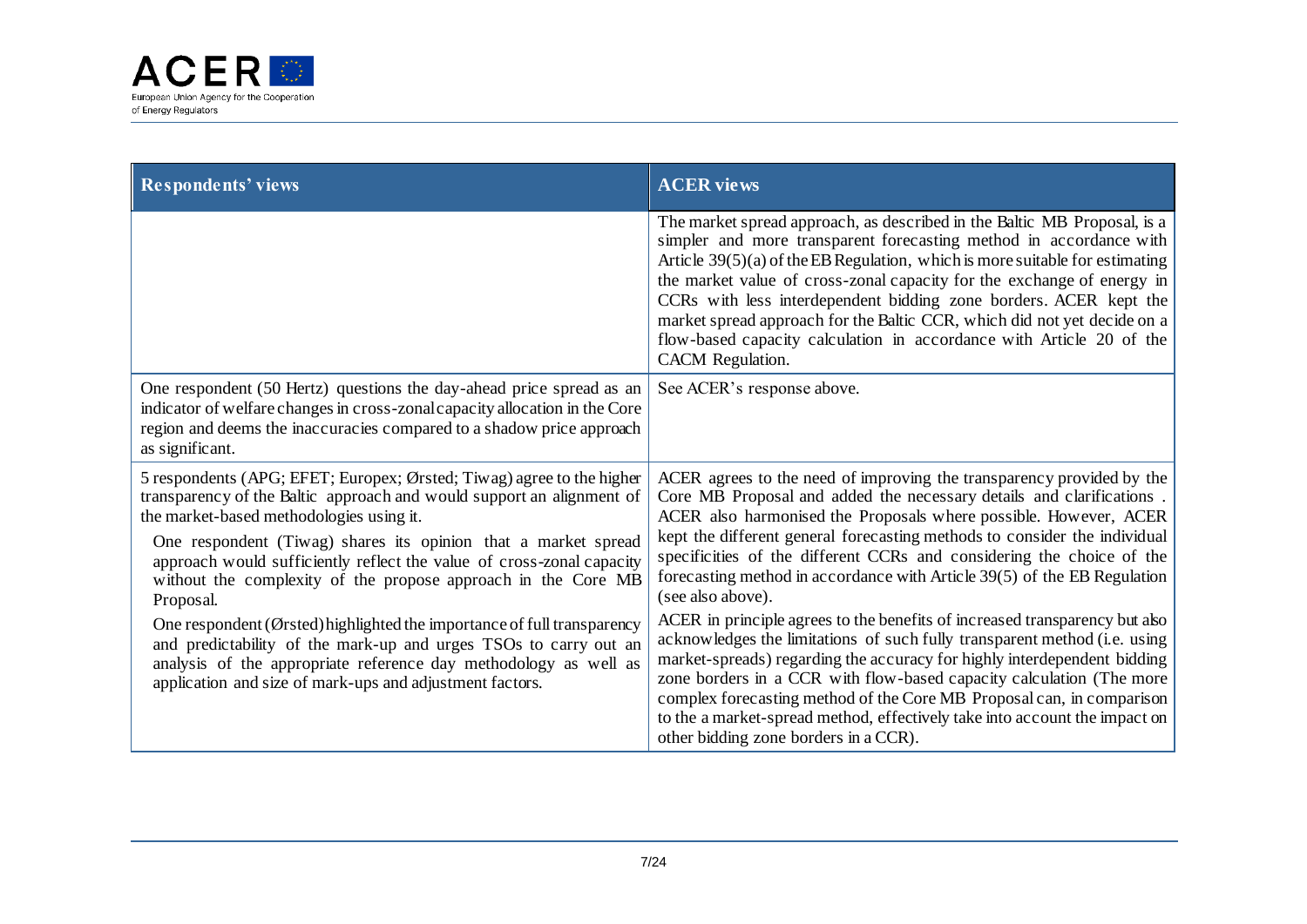

| <b>Respondents' views</b>                                                                                                                                                                                                                                                                                                                                                                                                                                                                                                                                                                                                                                                                                                                      | <b>ACER</b> views                                                                                                                                                                                                                                                                                                                                                                                                                                                                                                                                                                                                                                                                                                                                                                                                                                                                      |
|------------------------------------------------------------------------------------------------------------------------------------------------------------------------------------------------------------------------------------------------------------------------------------------------------------------------------------------------------------------------------------------------------------------------------------------------------------------------------------------------------------------------------------------------------------------------------------------------------------------------------------------------------------------------------------------------------------------------------------------------|----------------------------------------------------------------------------------------------------------------------------------------------------------------------------------------------------------------------------------------------------------------------------------------------------------------------------------------------------------------------------------------------------------------------------------------------------------------------------------------------------------------------------------------------------------------------------------------------------------------------------------------------------------------------------------------------------------------------------------------------------------------------------------------------------------------------------------------------------------------------------------------|
|                                                                                                                                                                                                                                                                                                                                                                                                                                                                                                                                                                                                                                                                                                                                                | ACER added a method and specific requirements for determining<br>adjustment factors the Core MB Proposal and added provisions and<br>transparency requirements for deviating from the default reference day.                                                                                                                                                                                                                                                                                                                                                                                                                                                                                                                                                                                                                                                                           |
| One respondent (APG) stresses the positive impact of selecting non-<br>default reference days and applying adjustment factors (or similar<br>measures) to improve to forecast accuracy.                                                                                                                                                                                                                                                                                                                                                                                                                                                                                                                                                        | ACER agrees to the benefits of improving the forecast accuracy and<br>importance to have a sufficiently accurate forecast. While the adjustment<br>factor (and the mark-up) in the Proposals are used to address forecast<br>inaccuracies, the option of selecting a non-default reference day allows for<br>directly improving the forecasted market value of cross-zonal capacity for<br>the exchange of energy. Since any changes to the default forecasting<br>method could come at the cost of decreased transparency and predictability<br>(especially relevant for a forecasting method in accordance with Article<br>39(5)(a) of the EB Regulation), ACER added relevant transparency<br>requirements related to these processes in the Proposals.                                                                                                                             |
| Three respondents (APG; BMWi; Europex) provided comments related<br>to the application of mark ups and/or adjustment factors.                                                                                                                                                                                                                                                                                                                                                                                                                                                                                                                                                                                                                  |                                                                                                                                                                                                                                                                                                                                                                                                                                                                                                                                                                                                                                                                                                                                                                                                                                                                                        |
| One respondent (APG) states that forecast errors can be in both<br>directions and are not always disadvantageous to the energy market.<br>Mark-ups may additionally distort a forecast towards a possible over<br>allocation to the energy market. Since this is not desired, a mark-up<br>should only be optional.<br>One respondent (APG) questions the chosen mark-up values in the<br>Baltic MB Proposal and deems a relative mark-up more future proof<br>(e.g. regarding possible changes of price levels)<br>Two respondents (APG; BMWi) propose to define mark-ups (an<br>equivalent adjustment factor) based on ex-post analyses.<br>One respondent (BMWi) deems it more suitable to fix eventual mark-<br>up on a level below a CCR. | ACER agrees that a forecast error could go in both directions. However, as<br>mentioned in the Decision, the mark-up aims to protect the day-ahead<br>market against the negative impact of inaccurate forecasts. Since such<br>negative impact on the day-ahead market is only caused by the forecast<br>error in one direction, only such direction should be considered. As defined<br>in Article 6 of Annex I of the Core MB Decision such concept can also be<br>provided in the form of an adjustment factor. Both tools for fulfilling the<br>aim of protecting the day-ahead market against forecast inaccuracies<br>(absolute mark-ups or factors) are adjusted based on an ex-post analysis of<br>the forecast errors.<br>In case of a mark-up on the market spread forecast, such mark-up can be<br>adjusted per bidding zone border, while flow-based capacity calculation |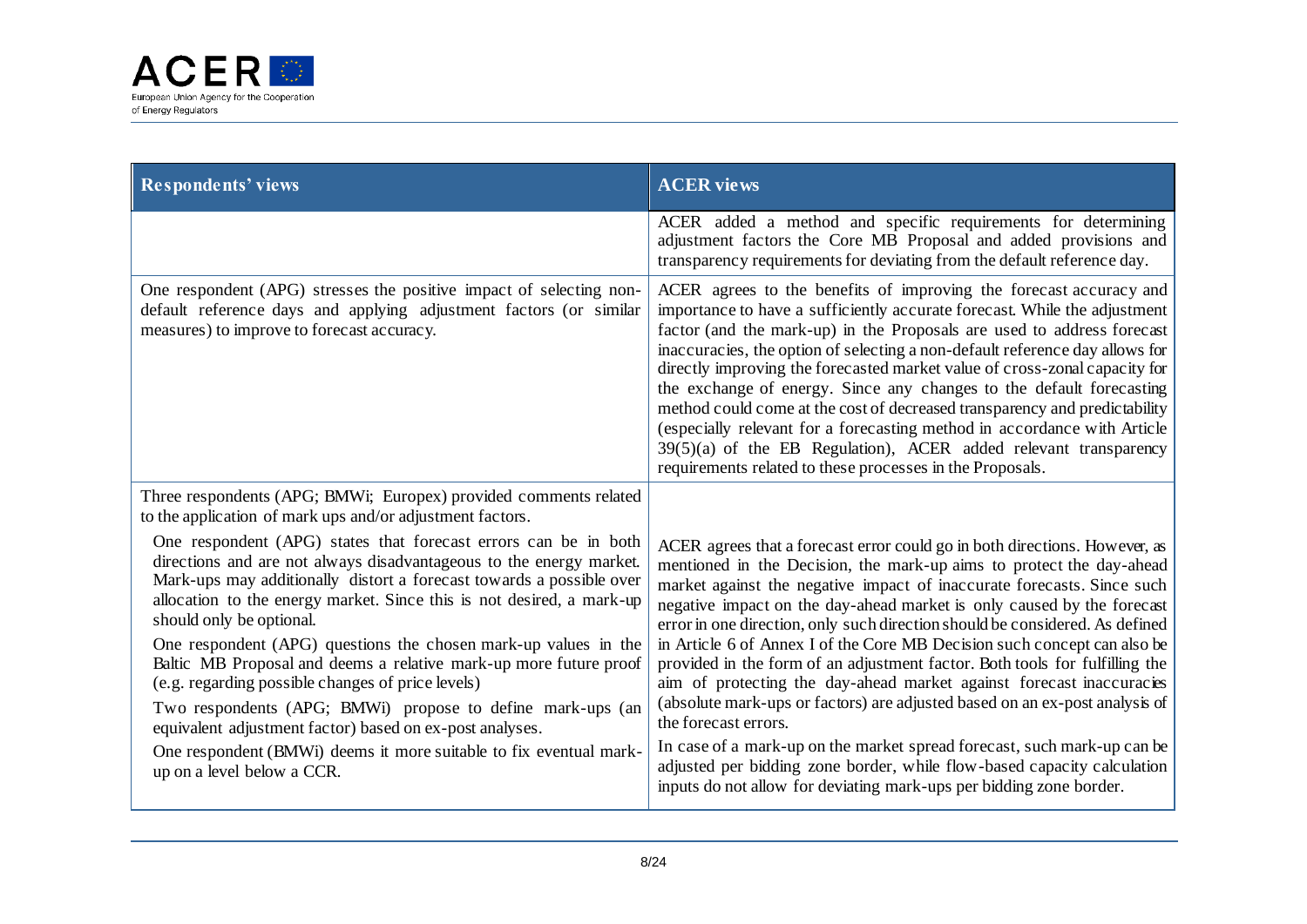

| <b>Respondents' views</b>                                                                                                                                                                                                                                                                            | <b>ACER</b> views                                                                                                                                                                                                                                                                                                                                                                                                                                                                                                                                                                                                                                                        |  |
|------------------------------------------------------------------------------------------------------------------------------------------------------------------------------------------------------------------------------------------------------------------------------------------------------|--------------------------------------------------------------------------------------------------------------------------------------------------------------------------------------------------------------------------------------------------------------------------------------------------------------------------------------------------------------------------------------------------------------------------------------------------------------------------------------------------------------------------------------------------------------------------------------------------------------------------------------------------------------------------|--|
| One respondent (BMWi) proposes to consider also eventual negative<br>impacts on the intraday market in the mark-up.<br>One respondent (Europex) highlights the importance to protect the day-<br>ahead market against over allocation to balancing capacity due to<br>inaccurate forecasts.          | ACER does not deem it necessary or possible to consider the impact on<br>intraday markets (or balancing energy markets) in the market-based<br>allocation process at the time of this Decision. The day-ahead market value<br>should be considered the best available forecast also for the subsequent<br>intraday market. (also see responses to question 5)<br>ACER agrees to the importance of protecting the day-ahead market from<br>reducing its cross-zonal capacities in accordance with Article 20(2) of the<br>CACM Regulation against inaccurate forecasts from the market-based<br>allocation process.                                                       |  |
| Two respondents (Gamybos optimizavimas; Ignitis Gamyba) generally<br>support the Baltic proposal.<br>One respondent (Ignitis Gamyba) highlights that a unified and aligned<br>principle among all regions will bring clarity and more transparent<br>market environment across all EU cross borders. | ACER agrees to the benefits of harmonised and aligned principles among<br>the CCRs. However, ACER also deems it important to allow for individual<br>solutions on a CCR level (addressing regional specificities where<br>necessary) to allow for effective implementation and efficient application<br>(e.g. see ACER's response to the first issue of this question). While ACER<br>already aimed for a first harmonisation of principles in the regional market-<br>based methodologies, where possible and reasonable, the methodology<br>pursuant to Article 38(3) of the EB Regulation will further harmonise the<br>existing regional market-based methodologies. |  |
| Question 2.2 Please provide your views on the selection of the shadow price associated to the critical network elements limiting the exchange,<br>as basis for the determination of the forecasted market value for the exchange of energy.                                                          |                                                                                                                                                                                                                                                                                                                                                                                                                                                                                                                                                                                                                                                                          |  |
| 9 respondents provided an answer to this question.                                                                                                                                                                                                                                                   |                                                                                                                                                                                                                                                                                                                                                                                                                                                                                                                                                                                                                                                                          |  |
| 4 respondents (50 Hertz, APG, EFET; Tennet) acknowledge that using a<br>forecasting method based on flow-based parameters (i.e. shadow prices)<br>is expected to result in a higher forecasting accuracy.                                                                                            | ACER agrees.                                                                                                                                                                                                                                                                                                                                                                                                                                                                                                                                                                                                                                                             |  |

| method based on shadow prices of the Core MB Proposal. | Two respondents (50 Hertz; Tennet) recommend to keep the forecasting ACER agrees with these responses and improved, in coordination with<br>TSOs, the transparency and clarity of the forecasting method proposed in |
|--------------------------------------------------------|----------------------------------------------------------------------------------------------------------------------------------------------------------------------------------------------------------------------|
|                                                        | Core MB Proposal, which should be more efficient for the Core CCR.                                                                                                                                                   |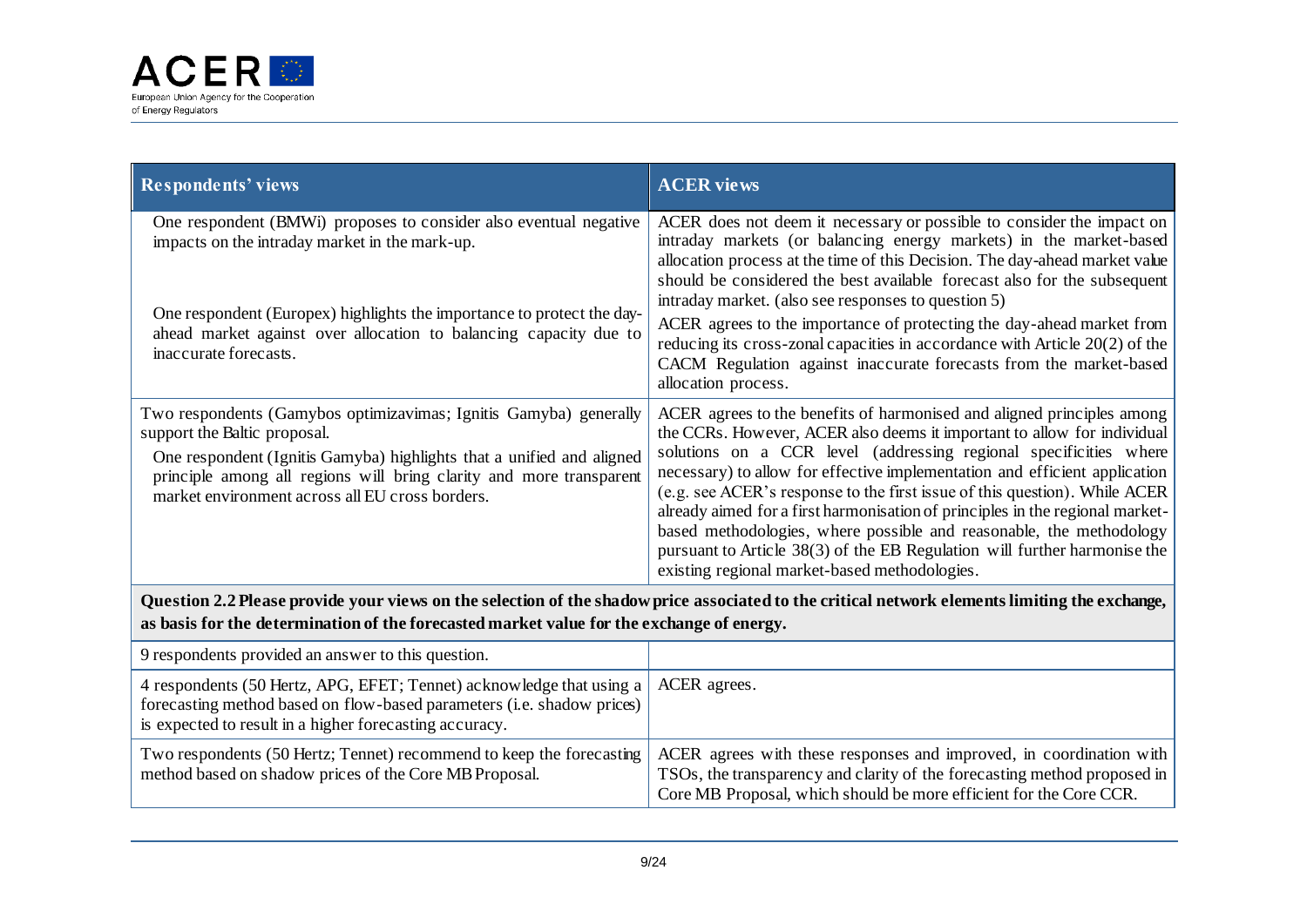

| <b>Respondents' views</b>                                                                                                                                                                                                                                                                                                                                                                                                                                                                                                                                                                                                                                                                                                                                                                                                                                                                                                                                                                           | <b>ACER</b> views                                                                                                                                                                                                                                                                                                                                                                                                                                                                                                                                                                                                                                                                                                                                                                    |
|-----------------------------------------------------------------------------------------------------------------------------------------------------------------------------------------------------------------------------------------------------------------------------------------------------------------------------------------------------------------------------------------------------------------------------------------------------------------------------------------------------------------------------------------------------------------------------------------------------------------------------------------------------------------------------------------------------------------------------------------------------------------------------------------------------------------------------------------------------------------------------------------------------------------------------------------------------------------------------------------------------|--------------------------------------------------------------------------------------------------------------------------------------------------------------------------------------------------------------------------------------------------------------------------------------------------------------------------------------------------------------------------------------------------------------------------------------------------------------------------------------------------------------------------------------------------------------------------------------------------------------------------------------------------------------------------------------------------------------------------------------------------------------------------------------|
| One respondent (50 Hertz) highlights that such method would provide a<br>more accurate forecasted market value of cross-zonal capacity for the<br>exchange of energy and therefore an allocation with higher welfare<br>gains.<br>One respondent (Tennet) stresses that such approach is the only future<br>proof way to allocate fairly cross-zonal capacity to balancing capacity,<br>since it is directly considering all 3 surpluses (i.e. seller; buyer;<br>congestion income) and considers the impact on all bidding zone<br>borders of a CCR, while respecting the non-netting potential of cross-<br>zonal capacity for the exchange of balancing capacity.                                                                                                                                                                                                                                                                                                                                |                                                                                                                                                                                                                                                                                                                                                                                                                                                                                                                                                                                                                                                                                                                                                                                      |
| 5 respondents (APG; Gamybos optimizavimas; Ignitis Gamyba; Ørsted;<br>Tiwag) do not support a forecasting method based on shadow prices and<br>mention the lack of transparency of such approach.<br>One respondent (Tiwag) shares doubts on the possible benefits of such<br>complex approach and mentions that the relevant flow-based parameters<br>were originally designed to optimise the gross power flow among<br>multiple regions, and not designed to forecast cross-zonal prices for<br>balancing.<br>One respondent (APG) mentions that a shadow price approach is<br>complex and based on many assumptions and the improved accuracy<br>towards a market spread approach is not guaranteed.<br>One of these respondents (APG) proposes to introduce a forecasting<br>method based on shadow prices only at a later stage when flow-based<br>coupling is better understood by all stakeholders of the Core CCR.<br>One respondent (APG) is of the opinion that a market spread approach | ACER agrees to the generally higher complexity of a forecasting method<br>based on flow-based parameters but also sees the increased accuracy for<br>providing a forecasted market value of cross-zonal capacity for the<br>exchange of energy, which could not be provided for a CCR with flow-<br>based capacity calculation in such detail when using a market spread<br>approach. ACER sees the benefits of increased efficiency of using the flow-<br>based approach in day-ahead coupling and wants to clarify that forecasting<br>is expected to improve when it better considers the realities of the<br>underlying market.<br>ACER does not agree that introducing a more efficient method should be<br>avoided due to lack of understanding of every stakeholder in a CCR. |
| is more easily applicable and therefore less of an obstacle for forming a<br>balancing capacity cooperation.                                                                                                                                                                                                                                                                                                                                                                                                                                                                                                                                                                                                                                                                                                                                                                                                                                                                                        | As described in the Decision, the market-based allocation process shall be<br>ready for use by the time of implementation of this methodology.<br>Therefore, ACER does not see an obstacle for forming balancing<br>cooperation, which would apply a ready for use process.                                                                                                                                                                                                                                                                                                                                                                                                                                                                                                          |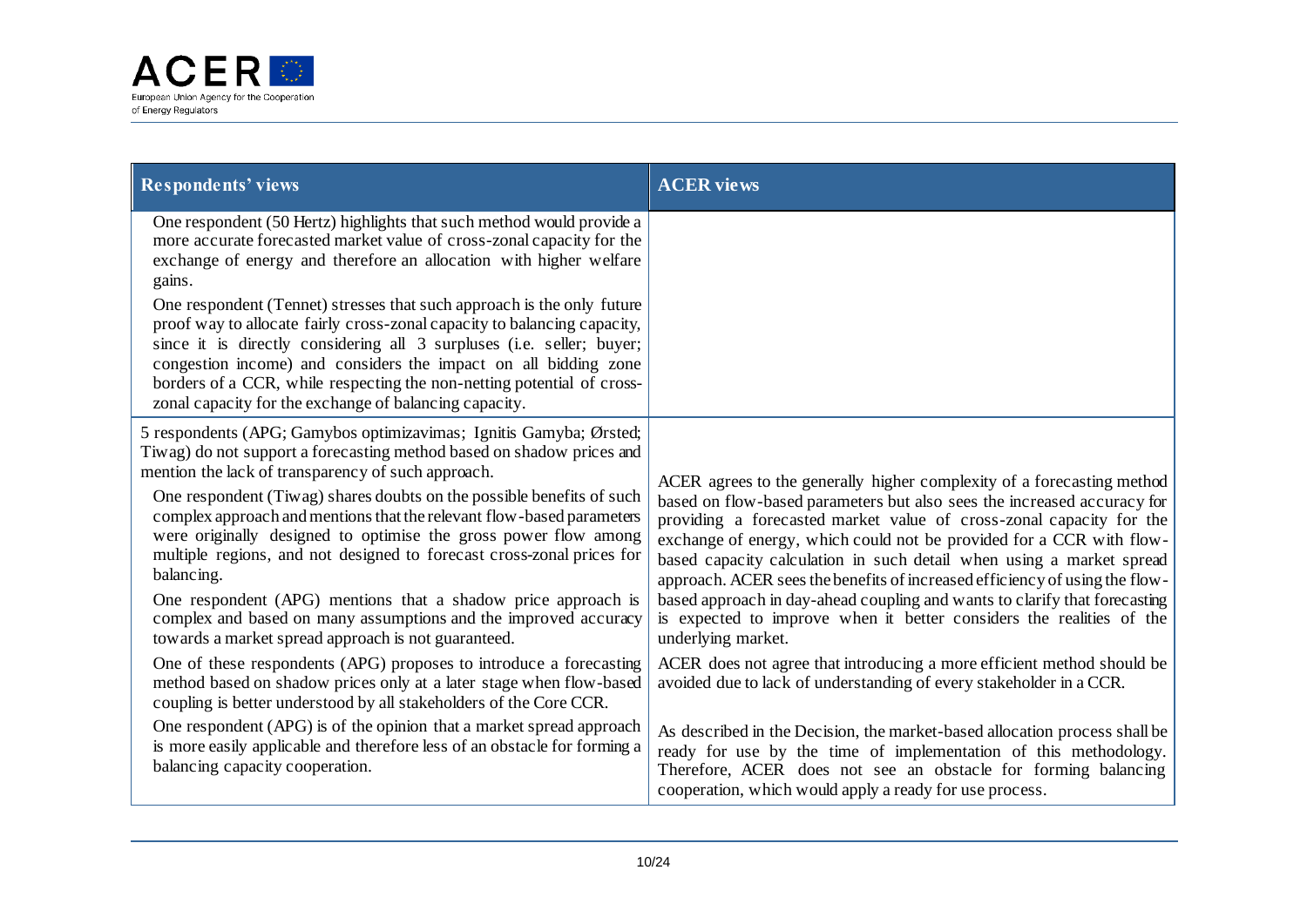

| <b>Respondents' views</b>                                                                                                                                                                                                                                               | <b>ACER</b> views                                                                                                                                                                                                                                                                                                                                                                                                                   |
|-------------------------------------------------------------------------------------------------------------------------------------------------------------------------------------------------------------------------------------------------------------------------|-------------------------------------------------------------------------------------------------------------------------------------------------------------------------------------------------------------------------------------------------------------------------------------------------------------------------------------------------------------------------------------------------------------------------------------|
| Two respondents (EFET; Europex) require a more precise and clear<br>proposal to evaluate the proposed approach.                                                                                                                                                         | ACER agrees to the insufficient details regarding the forecasting method<br>in the Core MB Proposal and added the relevant details and clarity.                                                                                                                                                                                                                                                                                     |
| Question 2.3 Do you agree with following in the Core EE Proposal the same principles for the forecasted market value of cross-zonal capacity<br>for the exchange of energy as in MB Proposals? Please also provide your views on the selection of the reference period. |                                                                                                                                                                                                                                                                                                                                                                                                                                     |
| 10 respondents provided an answer to this question.                                                                                                                                                                                                                     | The Core EE Proposal (voluntary submission) has been withdrawn by the<br>Core TSOs after the closing date of the public consultation. Therefore,<br>ACER does not take a decision on the Core EE Proposal and will only<br>provide limited responses to the input received for this proposal (various<br>issues related to the Core EE Proposal have not been fully assessed or<br>resolved by ACER by the time of the withdrawal). |
| 5 respondents (Danish energy; EFET; Gamybos optimizavimas; Ignitis<br>Gamyba; Tennet) share their disagreement with the concept of an<br>economic efficiency methodology.                                                                                               | ACER agrees that the cross-zonal capacity allocation process based on<br>economic efficiency is the least efficient of the available processes and<br>therefore not the favourable approach.                                                                                                                                                                                                                                        |
| Two respondents (Gamybos optimizavimas; Ignitis Gamyba) highlight<br>the lack of transparency of the economic efficiency approach and<br>several other aspects where the Core EE Proposal lacks in clarity.                                                             | ACER agrees that the Core EE Proposal is lacking clarity and transparency.                                                                                                                                                                                                                                                                                                                                                          |
| Two respondents (Danish energy; Ørsted) consider such approach as<br>reservation of cross-zonal capacity and detrimental to free trade between<br>market participants and the integration of other market timeframes.                                                   |                                                                                                                                                                                                                                                                                                                                                                                                                                     |
| One respondent (Ørsted) shares examples of welfare losses in cases with<br>similar reservations of cross-zonal capacity.                                                                                                                                                |                                                                                                                                                                                                                                                                                                                                                                                                                                     |
| One respondent (Tennet) does not deem it possible to accurately<br>withdraw cross-zonal capacity from the day-ahead market timeframe in<br>an optimisation performed more than a week ago.                                                                              |                                                                                                                                                                                                                                                                                                                                                                                                                                     |
| One respondent (Tennet) states that if TSOs want to procure balancing<br>capacity more than one week ahead, this should be done nationally but                                                                                                                          |                                                                                                                                                                                                                                                                                                                                                                                                                                     |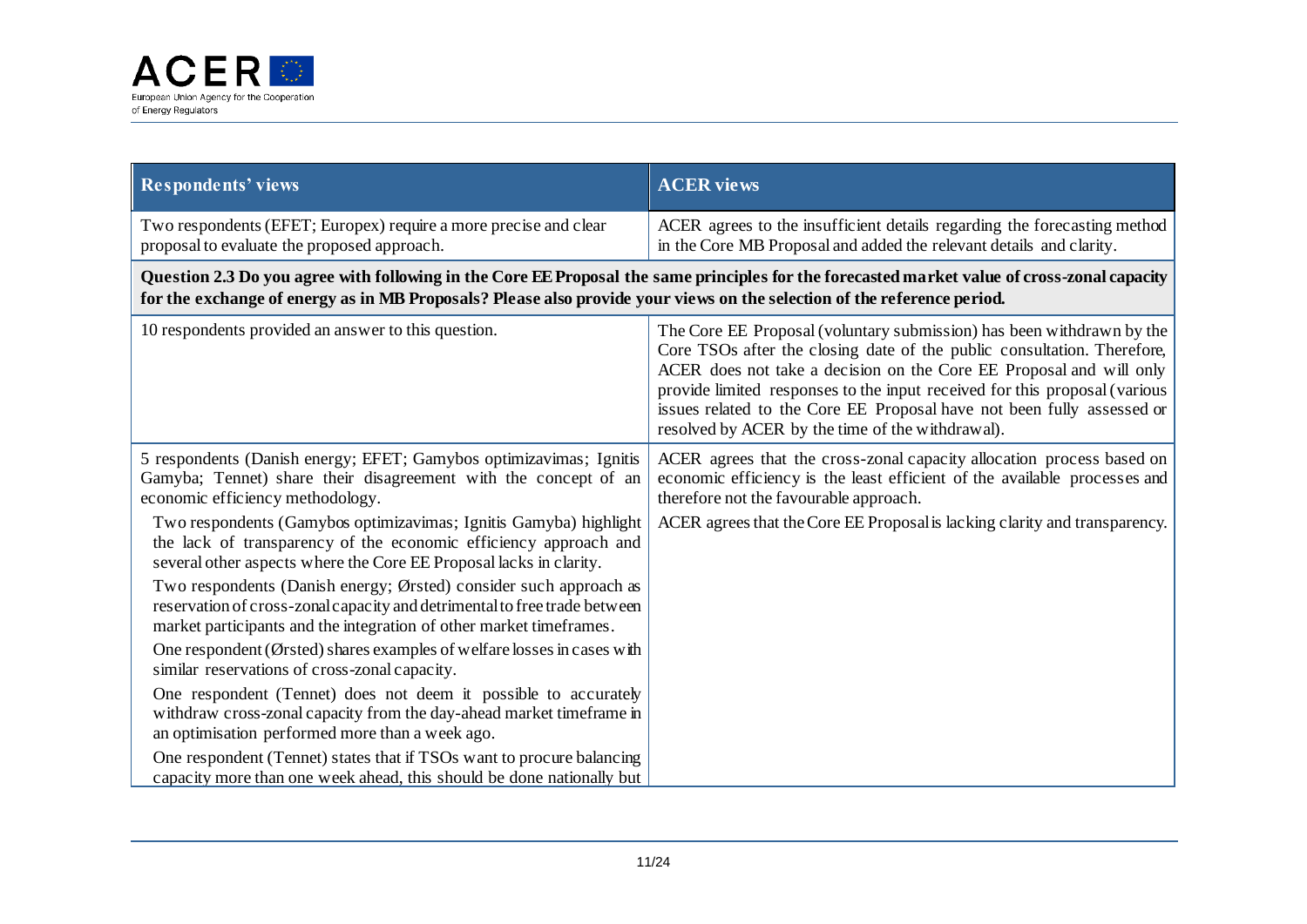

| <b>Respondents' views</b>                                                                                                                                                                                                                                                             | <b>ACER</b> views                                                                                                                                                             |
|---------------------------------------------------------------------------------------------------------------------------------------------------------------------------------------------------------------------------------------------------------------------------------------|-------------------------------------------------------------------------------------------------------------------------------------------------------------------------------|
| not in the context of a balancing cooperation pursuant to Article 33 of<br>the EB Regulation.                                                                                                                                                                                         | ACER agrees that national procurement of balancing capacity is possible<br>more than one week ahead while respecting the requirements of Article 6<br>of Regulation 2019/943. |
| Two respondents (APG; Europex) generally<br>agree that both<br>methodologies (i.e. market-based and economic efficiency) should be<br>consistent and transparent.                                                                                                                     | ACER in principle agrees.                                                                                                                                                     |
| Two respondents (APG; Tiwag) do not deem an approach using shadow<br>prices as feasible of the Core EE Proposal.                                                                                                                                                                      | ACER did not conclude on this aspect of the Core EE Proposal.                                                                                                                 |
| One respondent (Tiwag) states that the main further difference to the<br>market based process is the usage of a reference period and that the<br>simpler concept of the Core EE Proposal is more transparent for market<br>participants to follow.                                    |                                                                                                                                                                               |
| One respondent (Tennet) deems a shadow price approach as feasible and<br>the preferred approach for the Core EE Proposal.                                                                                                                                                             | ACER did not conclude on this aspect of the Core EE Proposal.                                                                                                                 |
| One respondent (APG) considers the reference period in the Core EE<br>Proposal as the easiest way to improve the forecast but shares concerns<br>that a similar approach in both processes regarding the reference period<br>may negatively impact the Core MB Proposal.              | ACER did not conclude on this aspect of the Core EE Proposal.                                                                                                                 |
| Two respondents (EFET; EnBW) comment on parts of the Core EE<br>Proposal which refer to the proposal in accordance with Article 33(1) of<br>the EB Regulation for aspects, which should be directly addressed by the<br>Core EE Proposal instead.                                     | ACER agrees to these comments.                                                                                                                                                |
| Question 2.4 Do you agree with the approach proposed in the Core EE Proposal for determining the forecasted market value of cross-zonal<br>capacity for the exchange of balancing capacity or sharing of reserves? Do you have any comments on the selection of the reference period? |                                                                                                                                                                               |
| 8 respondents provided an answer to this question.                                                                                                                                                                                                                                    | The Core EE Proposal (voluntary submission) has been withdrawn by the<br>Core TSOs after the closing date of the public consultation. Therefore,                              |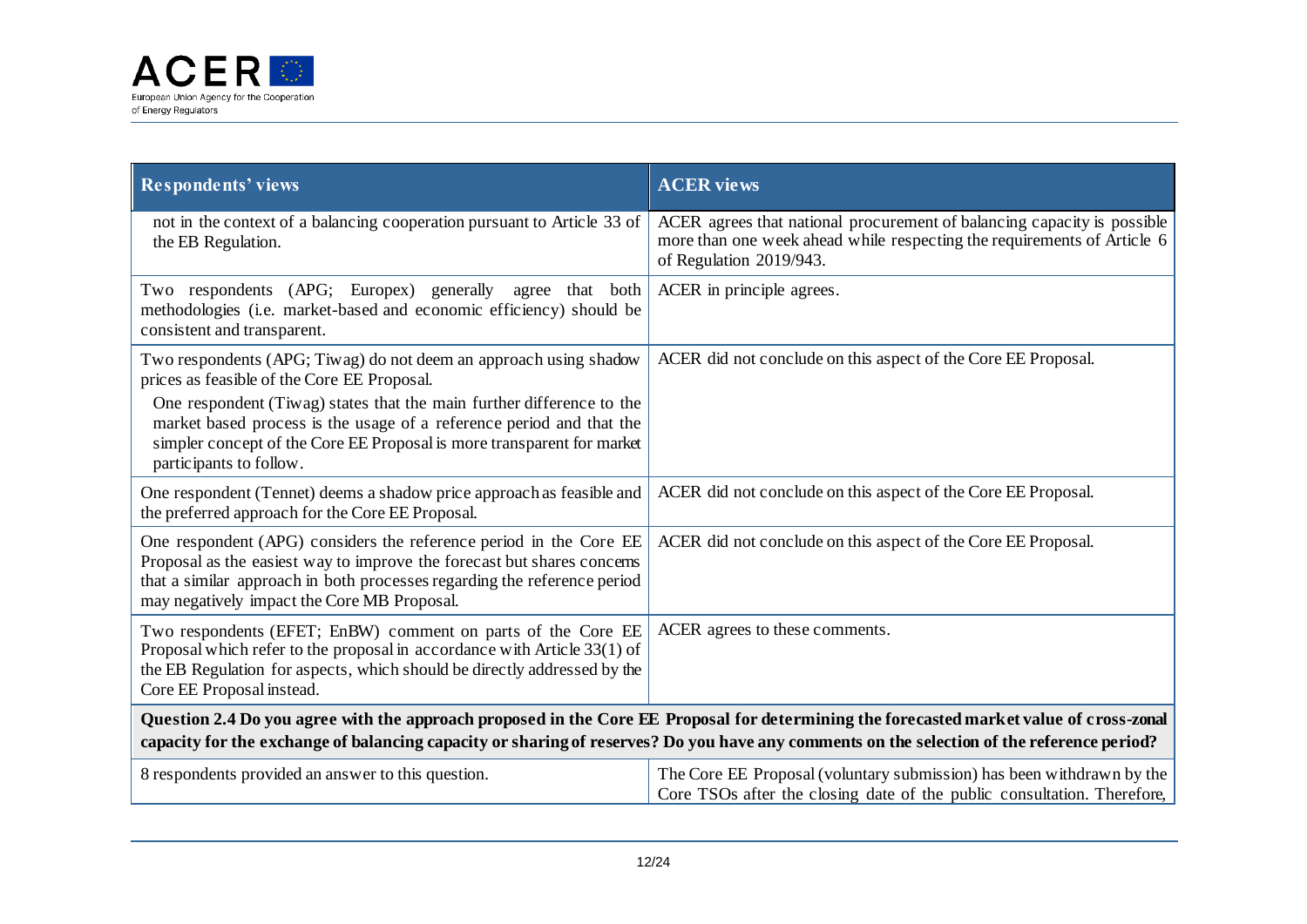

| <b>Respondents' views</b>                                                                                                                                                                                                                                                                                                                                                                                                                          | <b>ACER</b> views                                                                                                                                                                                                                                                                                                                                                                                                                                                                                                                                                                                                                                                     |
|----------------------------------------------------------------------------------------------------------------------------------------------------------------------------------------------------------------------------------------------------------------------------------------------------------------------------------------------------------------------------------------------------------------------------------------------------|-----------------------------------------------------------------------------------------------------------------------------------------------------------------------------------------------------------------------------------------------------------------------------------------------------------------------------------------------------------------------------------------------------------------------------------------------------------------------------------------------------------------------------------------------------------------------------------------------------------------------------------------------------------------------|
|                                                                                                                                                                                                                                                                                                                                                                                                                                                    | ACER does not take a decision on the Core EE Proposal and will only<br>provide limited responses to the input received for this proposal (various<br>issues related to the Core EE Proposal have not been fully assessed or<br>resolved by ACER by the time of the withdrawal).                                                                                                                                                                                                                                                                                                                                                                                       |
| Three respondents (EFET; EnBW; RWE) are missing clarity on how the<br>reference period will be defined and are concerned that market<br>participants are not consulted before such concept will be applied. Two of<br>these (EFET; EnBW) further claim that description of the reference period<br>is insufficient to meet the requirement of Article $42(1)(b)$ of the EB<br>Regulation.                                                          | ACER shares these concerns.                                                                                                                                                                                                                                                                                                                                                                                                                                                                                                                                                                                                                                           |
| One respondent (Europex) comments that an adjustment factor can be<br>used to improve the forecast accuracy and over allocation or unjustified<br>preference of the balancing capacity markets needs to be prevented.                                                                                                                                                                                                                              | ACER in principle agrees.                                                                                                                                                                                                                                                                                                                                                                                                                                                                                                                                                                                                                                             |
| Three respondents (Gamybos optimizavimas; Ignitis Gamyba; Ørsted)<br>share their general objection against the Core EE Proposal.<br>One of these respondents (Ignitis Gamyba) further proposes to only have<br>one common methodology and process for allocating cross-zonal<br>capacity for the exchange of balancing capacity, which would support<br>transparency and market players' understanding of the process across<br>different regions. | ACER agrees that the cross-zonal capacity allocation process based on<br>economic efficiency is the least efficient of the available processes and<br>therefore not the favourable approach.<br>ACER agrees to the benefits of harmonised and aligned principles among<br>the CCRs. However, ACER also deems it important to allow for individual<br>solutions on a CCR level to address regional specificities where this is more<br>efficient. The methodology pursuant to Article 38(3) of the EB Regulation<br>will further harmonise the methodologies for allocating cross-zonal<br>capacities for the exchange of balancing capacities or sharing of reserves. |
| One respondent (Tiwag) shares limited agreement with the Core EE<br>Proposal, since the basic inputs are transparent and further proposes that<br>actual balancing market bid curves are used.                                                                                                                                                                                                                                                     | ACER in principle agrees that the inputs used in the Core EE Proposal are<br>simple but is concerned about the efficiency of this method. ACER did not<br>further conclude on this aspect of the Core EE Proposal.                                                                                                                                                                                                                                                                                                                                                                                                                                                    |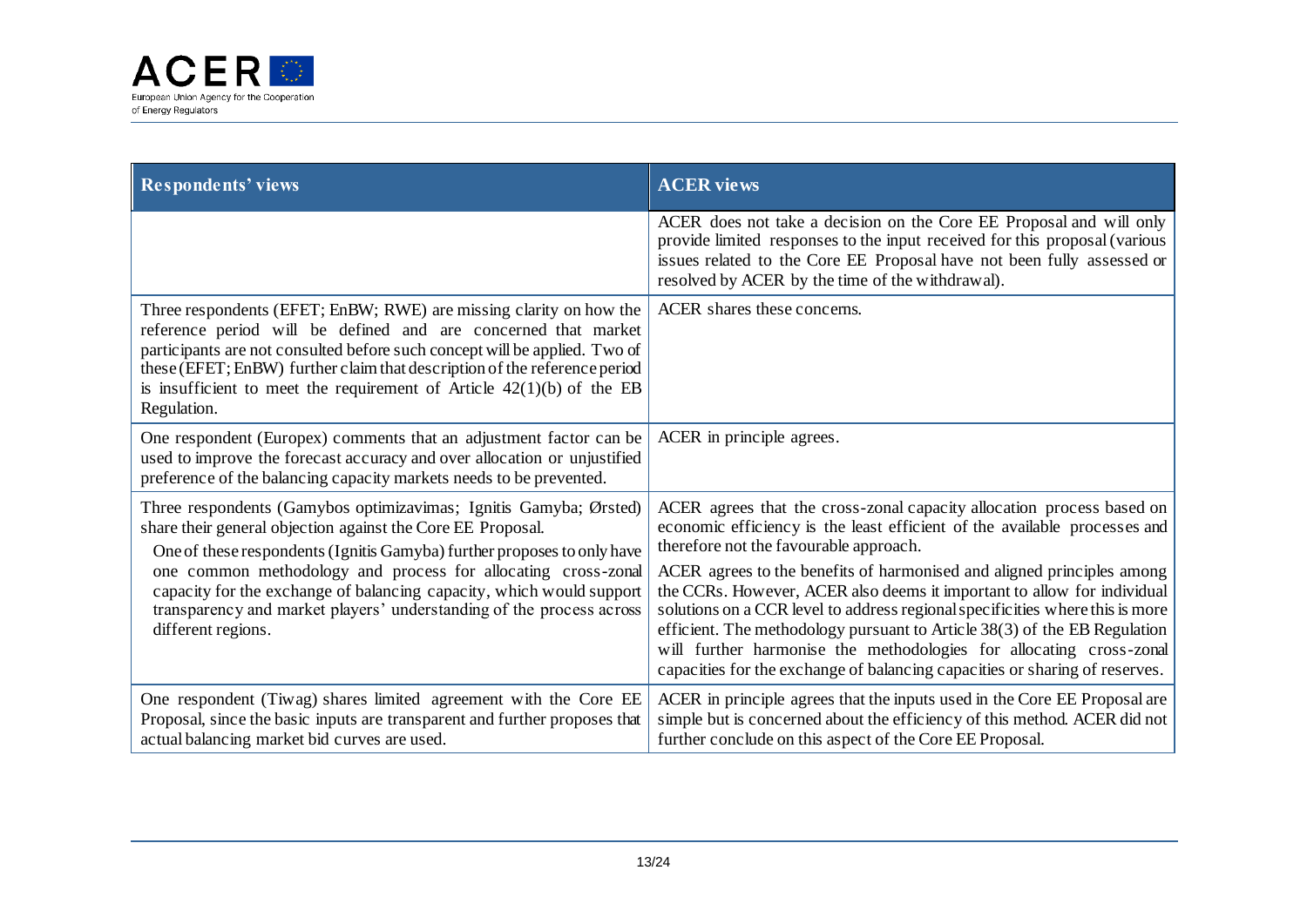

| <b>Respondents' views</b>                                                                                                                                                                                                                                                                                                                    | <b>ACER views</b>                                                                                                                                                                                                                                                                                                                                                                                                                                                                                                                                                                                                        |
|----------------------------------------------------------------------------------------------------------------------------------------------------------------------------------------------------------------------------------------------------------------------------------------------------------------------------------------------|--------------------------------------------------------------------------------------------------------------------------------------------------------------------------------------------------------------------------------------------------------------------------------------------------------------------------------------------------------------------------------------------------------------------------------------------------------------------------------------------------------------------------------------------------------------------------------------------------------------------------|
| Question 3.1 Do you agree taking in the MB methodologies as a default value for the maximum volume of allocated cross-zonal capacity the<br>10% of the cross-zonal capacity calculated for the day-ahead timeframe pursuant to the capacity calculation methodology of the CACM<br>Regulation? If not what other options would you consider? |                                                                                                                                                                                                                                                                                                                                                                                                                                                                                                                                                                                                                          |
| 11 respondents provided an answer to this question.                                                                                                                                                                                                                                                                                          |                                                                                                                                                                                                                                                                                                                                                                                                                                                                                                                                                                                                                          |
| 9 respondents (APG; BMWi; Danish Energy; EFET; Europex; Ørsted;<br>RWE; Tennet; Tiwag) agree to the maximum volume limit of 10%, which<br>should be based on the cross-zonal capacity calculated for the day-ahead<br>timeframe pursuant to the capacity calculation methodology pursuant to<br>Article 20(2) of the CACM Regulation.        | ACER agrees.                                                                                                                                                                                                                                                                                                                                                                                                                                                                                                                                                                                                             |
| One respondent (EFET) explicitly welcomes that this threshold applies<br>to all balancing capacity products and not to each individually leading<br>to a higher threshold in total.                                                                                                                                                          |                                                                                                                                                                                                                                                                                                                                                                                                                                                                                                                                                                                                                          |
| One respondent (Europex) stresses that the 10% should be considered<br>the maximum and the importance of protecting the day-ahead and<br>intraday energy markets against the negative effects of withdrawing<br>cross-zonal capacities.                                                                                                      |                                                                                                                                                                                                                                                                                                                                                                                                                                                                                                                                                                                                                          |
| One respondent (Europex) proposes to introduce a similar threshold also<br>for the co-optimisation methodology pursuant to Article 40 of the EB<br>Regulation.                                                                                                                                                                               | The co-optimised allocation process does not require a maximum limit<br>pursuant to the EB Regulation and is out of scope of this Decision.                                                                                                                                                                                                                                                                                                                                                                                                                                                                              |
| Two respondents (Gamybos optimizavimas; Ignitis Gamyba) support a<br>10% limit which only applies to cross-zonal capacity from interconnectors<br>between synchronous areas.                                                                                                                                                                 | Allocating cross-zonal capacity for the exchange of balancing capacity or<br>sharing of reserves has equal subsequent implication whether this is done<br>between synchronous areas or within a synchronous area. Also the general<br>aim of the market-based allocation process to maximise the total welfare<br>gains in the underlying market through cross-zonal capacity calculation<br>allocation is not impacted by any difference of synchronous areas.<br>Therefore, ACER is of the opinion that any such limit should in general be<br>equally applied between synchronous areas or within a synchronous area. |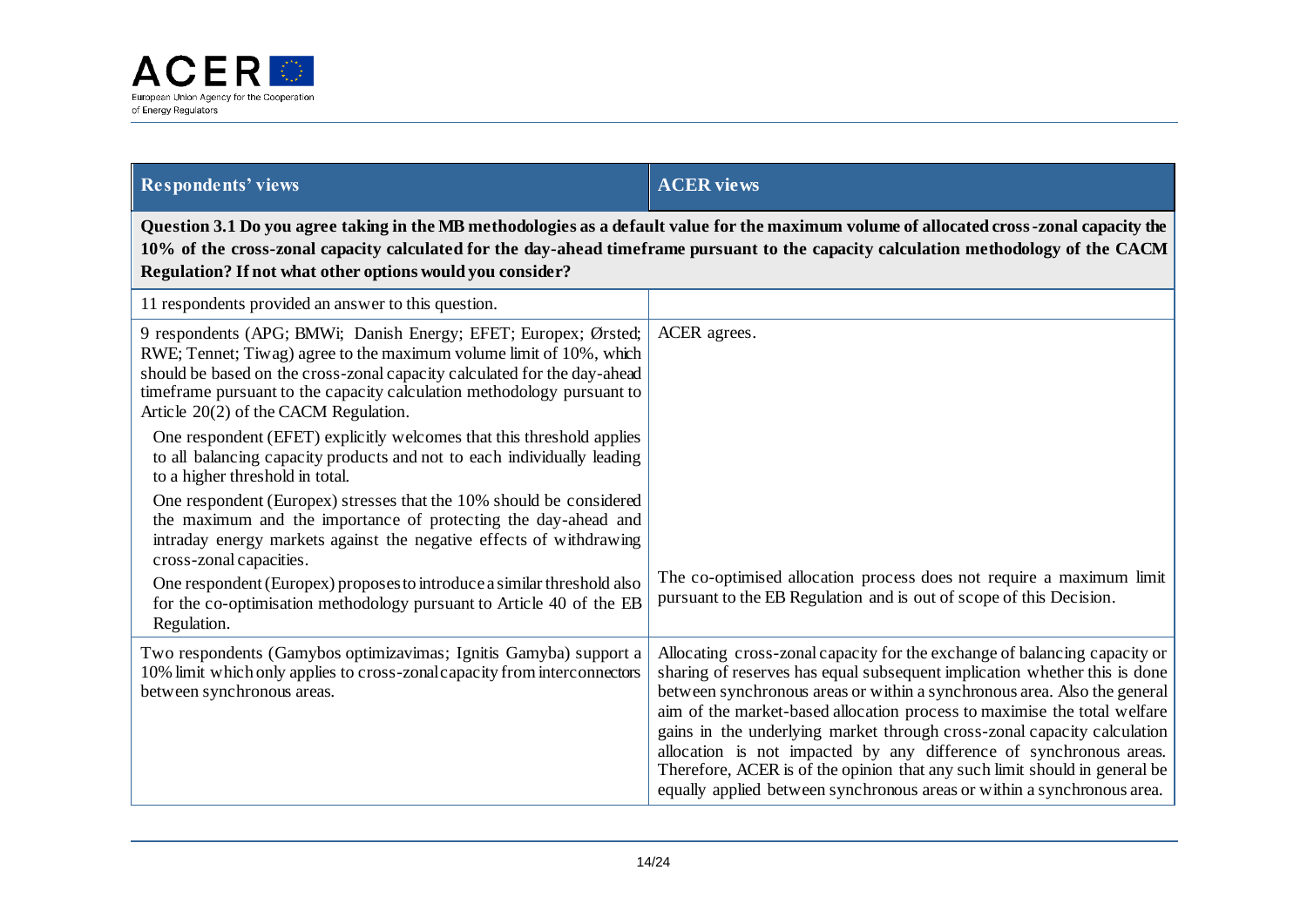

| Respondents' views                                                                                                                                                                                                                                                                                                                                                                                                                                                                                                        | <b>ACER</b> views                                                                                                                                                                                                                                                                                                                                                                                                                                                                                                                                                                                     |
|---------------------------------------------------------------------------------------------------------------------------------------------------------------------------------------------------------------------------------------------------------------------------------------------------------------------------------------------------------------------------------------------------------------------------------------------------------------------------------------------------------------------------|-------------------------------------------------------------------------------------------------------------------------------------------------------------------------------------------------------------------------------------------------------------------------------------------------------------------------------------------------------------------------------------------------------------------------------------------------------------------------------------------------------------------------------------------------------------------------------------------------------|
| One respondent (Ignitis Gamyba) proposes a more flexible solution,<br>which allows setting the limit in the methodology pursuant to Article<br>33(1) of the EB Regulation. The respondent further explains that the 10%<br>limit requires more analysis and that such limit could be an obstacle for<br>regional balancing capacity market development. With the limitation of<br>10% an issue may arise for ensuring the required level of system reliability<br>due to the unforeseen unavailability on national level. | ACER does not agree since the maximum volume limit must be defined<br>pursuant to the market-based allocation methodology in accordance with<br>Article $41(1)(d)$ of the EB Regulation.<br>ACER agrees that the 10% limit may need to be extended depending on the<br>specific circumstances of a CCR and in a scarcity situation on the balancing<br>capacity market. ACER introduced the relevant process for addressing<br>scarcity situations and increased the limit above 10% for the Baltic MB<br>Proposal. Further explanation can be found in ACER's Decision on the<br>Baltic MB Proposal. |
| One respondent (APG) suggests to mitigate short term effects by using<br>average values and further claims that such approach would also increase<br>transparency with regard to the final amount of allocated cross-zonal<br>capacity.                                                                                                                                                                                                                                                                                   | ACER disagrees since such approach would not sufficiently protect the<br>day-ahead market in times of scarce cross-zonal capacity and might not<br>provide an equal footing between the two markets in case of scarce<br>capacities and a forecast error. When directly using day-ahead capacity<br>calculation values, transparency is equally provided for the day-ahead<br>energy market and the balancing capacity market.                                                                                                                                                                        |
| Two respondents (BMWi; RWE) propose to also allow TSOs for setting<br>a threshold lower than 10%.                                                                                                                                                                                                                                                                                                                                                                                                                         | ACER is of the opinion that in accordance with Article $41(1)(d)$ the<br>maximum limit must be set in the market-based allocation methodology<br>where TSOs proposed a threshold of 10%. Depending on the welfare gains<br>of the two individual markets (i.e. energy and balancing capacity) cross-<br>zonal capacities can be allocated for the exchange of balancing capacity or<br>sharing of reserves up to this threshold and below. Further protection of the<br>day-ahead market should be ensured by applying mark-ups or adjustment<br>factors.                                             |
| Question 3.2 Please provide your views on having a dynamic process for the adjustment of the maximum volume in cases of unsatisfied TSO<br>demand.                                                                                                                                                                                                                                                                                                                                                                        |                                                                                                                                                                                                                                                                                                                                                                                                                                                                                                                                                                                                       |
| 9 respondents provided an answer to this question.                                                                                                                                                                                                                                                                                                                                                                                                                                                                        |                                                                                                                                                                                                                                                                                                                                                                                                                                                                                                                                                                                                       |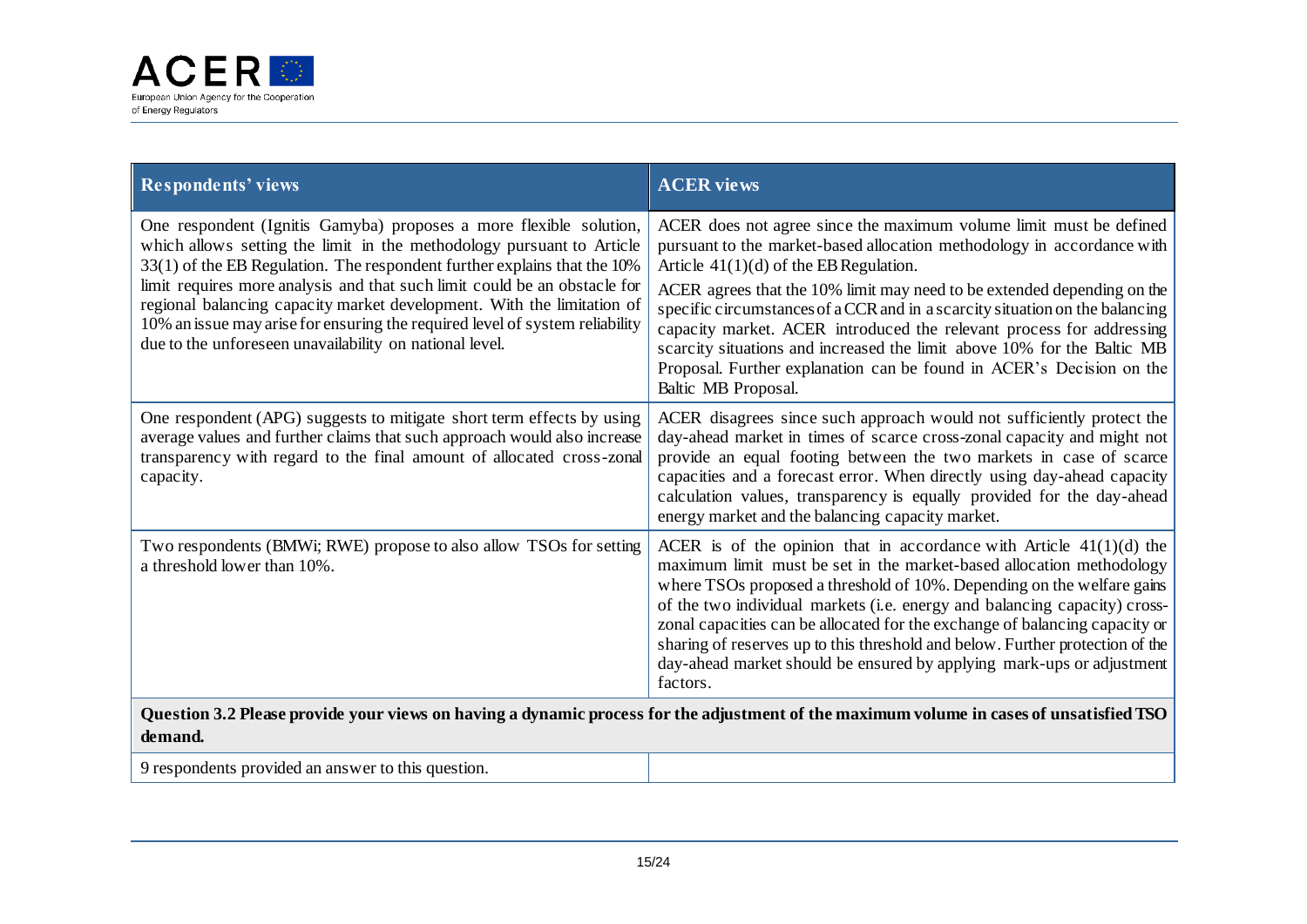

| Respondents' views                                                                                                                                                                                                                                                                                                                                                                                                             | <b>ACER</b> views                                                                                                                                                                                                                                                                                                                                                                                                                                                   |
|--------------------------------------------------------------------------------------------------------------------------------------------------------------------------------------------------------------------------------------------------------------------------------------------------------------------------------------------------------------------------------------------------------------------------------|---------------------------------------------------------------------------------------------------------------------------------------------------------------------------------------------------------------------------------------------------------------------------------------------------------------------------------------------------------------------------------------------------------------------------------------------------------------------|
| Three respondents (APG; Gamybos optimizavimas; Ignitis Gamyba)<br>support the described dynamic approach.                                                                                                                                                                                                                                                                                                                      | ACER agrees.                                                                                                                                                                                                                                                                                                                                                                                                                                                        |
| One respondent (Gamybos optimizavimas; Ignitis Gamyba) further<br>shares that such dynamic process would reflect the real situation in the<br>market and system where the market value of cross-zonal capacity<br>allocation will be reflected objectively and the system reliability<br>constraints will be maintained.                                                                                                       |                                                                                                                                                                                                                                                                                                                                                                                                                                                                     |
| One respondent (BMWi) acknowledges the risk of not being able to meet<br>the demand for balancing capacity but stresses that exemptions from the<br>10% cap should be clearly limited to exceptional cases and on a<br>temporary basis. Such exemption should not structurally solve the lack of<br>balancing capacity at the expense of the energy markets and need to be<br>closely and regularly monitored.                 | ACER agrees that the 10% limit should only be increased in exceptional<br>cases. Anyhow, ACER is also of the opinion that a case of unsatisfied<br>demand should be addressed where possible and the default maximum limit<br>should be increased in such cases. ACER agrees to the importance of<br>monitoring such cases closely and regularly and added the relevant<br>transparency requirement to the Proposals.                                               |
| Four respondents (Danish Energy; EFET; Europex; Ørsted) do not<br>support a dynamic process with the possibility to increase the 10% limit.<br>One respondent (Europex) proposes that maximum volume limit should<br>only be subject to change following a review by the regulatory<br>authorities in accordance with Article 39(6) of the EB Regulation, rather<br>than an 'automatic' process triggered by scarcity of bids. | ACER is of the opinion that a case of unsatisfied demand should be<br>addressed where possible and the default maximum limit should be<br>increased. As such increase would avoid an operational security risk, the<br>value of such increase can be considered as significant and therefore no<br>further review in accordance with Article 39(6) of the EB Regulation is<br>needed for such increase.                                                             |
| Two respondents (Danish energy; Ørsted) state that in case the need for<br>local reserves cannot be met with the 10% limit, TSOs should signal<br>what their need is. Using a dynamic process to increase the limit could<br>potentially undermine this signal.<br>One respondents (EFET) states that only a downward adjustment of<br>the limit should be allowed.                                                            | ACER understands that the signal for the need of reserves is always TSOs'<br>demand, which should not change. The resulting price from markets with<br>insufficient local offers offers, as well as the published information for such<br>market outcome (see requirements of Article 12(2) of Annex I) will provide<br>market participants with the relevant signals and information about where<br>balancing capacity is needed due to insufficient local offers. |
| One respondent (Tennet) cannot fully answer this question due to missing<br>clarity on how surpluses are calculated in case of unsatisfied demand. The                                                                                                                                                                                                                                                                         | ACER clarified the process in Article $7(6)$ and $(7)$ of Annex I.                                                                                                                                                                                                                                                                                                                                                                                                  |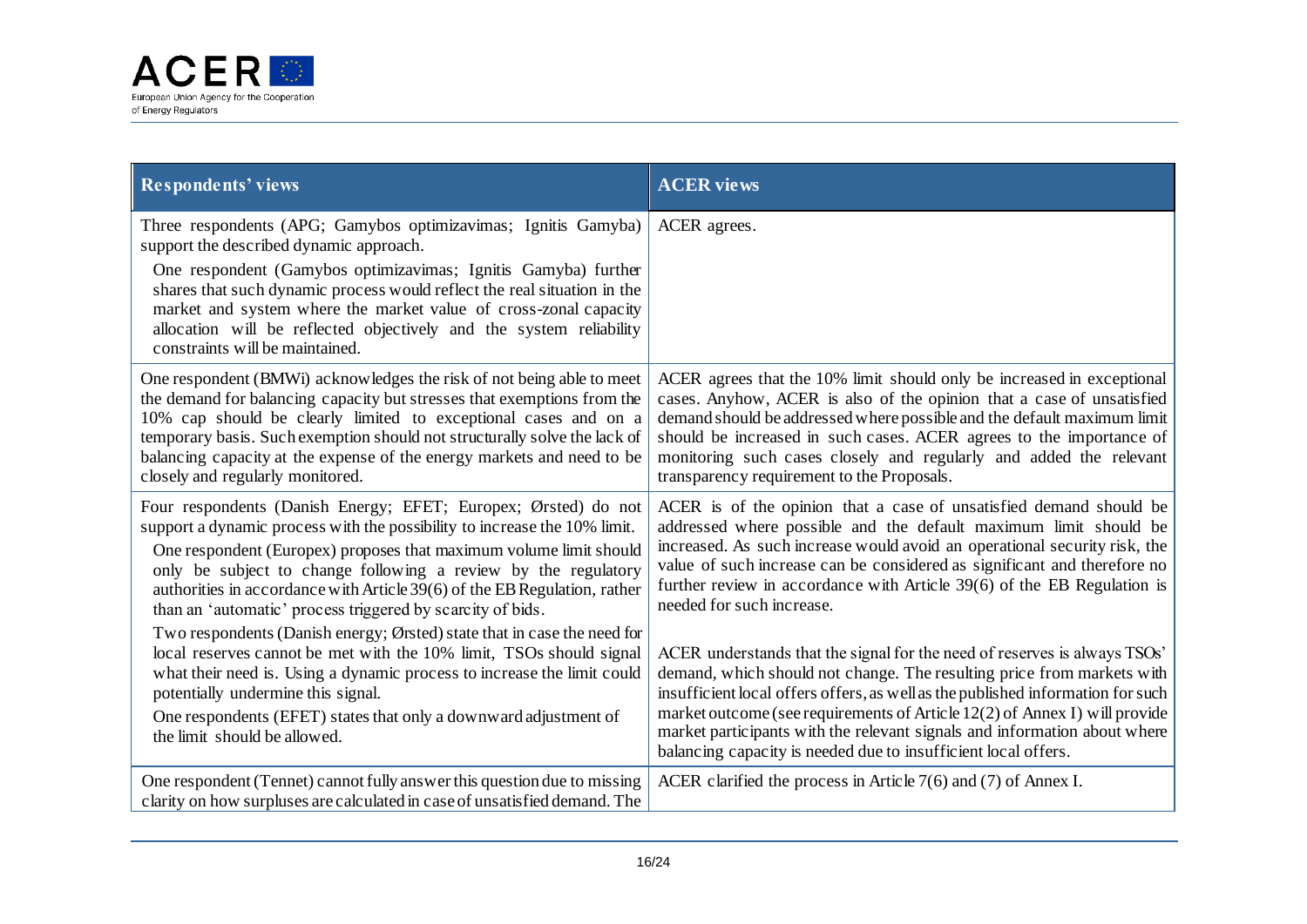

| <b>Respondents' views</b>                                                                                                                                                                                                                                                 | <b>ACER</b> views                                                                                                                                                                                                                                                                                                                                                                                                                   |
|---------------------------------------------------------------------------------------------------------------------------------------------------------------------------------------------------------------------------------------------------------------------------|-------------------------------------------------------------------------------------------------------------------------------------------------------------------------------------------------------------------------------------------------------------------------------------------------------------------------------------------------------------------------------------------------------------------------------------|
| respondent further states that there should always be a possibility to<br>satisfy demand across a bidding zone border in case of unsatisfied local<br>demand and discourages the option of reducing the demand to a level<br>which can be met in a balancing cooperation. |                                                                                                                                                                                                                                                                                                                                                                                                                                     |
| One respondent (Europex) sees the need for clarification whether the<br>maximum limit applies to each individual cross-zonal interconnector (or<br>CNE).                                                                                                                  | While the maximum limit applies per bidding zone border where a forecast<br>method based on a market spread is applied (e.g. Baltic MB Proposal), for<br>an approach based on flow-based parameters the limit applies to all CNEs.<br>ACER provided the respective wording in Article 5 of Annex I.                                                                                                                                 |
| Question 3.3 Do you have any comments on the maximum volume of the allocated cross-zonal capacity in the Core EE Proposal?                                                                                                                                                |                                                                                                                                                                                                                                                                                                                                                                                                                                     |
| 7 respondents provided an answer to this question.                                                                                                                                                                                                                        | The Core EE Proposal (voluntary submission) has been withdrawn by the<br>Core TSOs after the closing date of the public consultation. Therefore,<br>ACER does not take a decision on the Core EE Proposal and will only<br>provide limited responses to the input received for this proposal (various<br>issues related to the Core EE Proposal have not been fully assessed or<br>resolved by ACER by the time of the withdrawal). |
| Four respondents (BMWi; EFET; Europex; RWE) support the maximum<br>volume limit of 5%.<br>Three respondents (BMWi; EFET; RWE) welcome the possibility to<br>further reduce this limit.<br>One respondent (EFET) welcomes the clarification that such limit                | ACER agrees to the 5% limit but did not further conclude on this issue for<br>the Core EE Proposal.                                                                                                                                                                                                                                                                                                                                 |
| applies to the sum of all balancing capacity products.<br>Two respondents (Danish energy; Ørsted) share their general objection<br>against the allocation process based on economic efficiency analysis.                                                                  | ACER agrees that the cross-zonal capacity allocation process based on<br>economic efficiency is the least efficient of the available processes and<br>therefore not the favourable approach.                                                                                                                                                                                                                                        |
| One respondent (Ignitis Gamyba) proposes to review the Core EE<br>Proposal to unify the concept for all methodologies for the allocation of                                                                                                                               | ACER did not conclude on this aspect of the Core EE Proposal.                                                                                                                                                                                                                                                                                                                                                                       |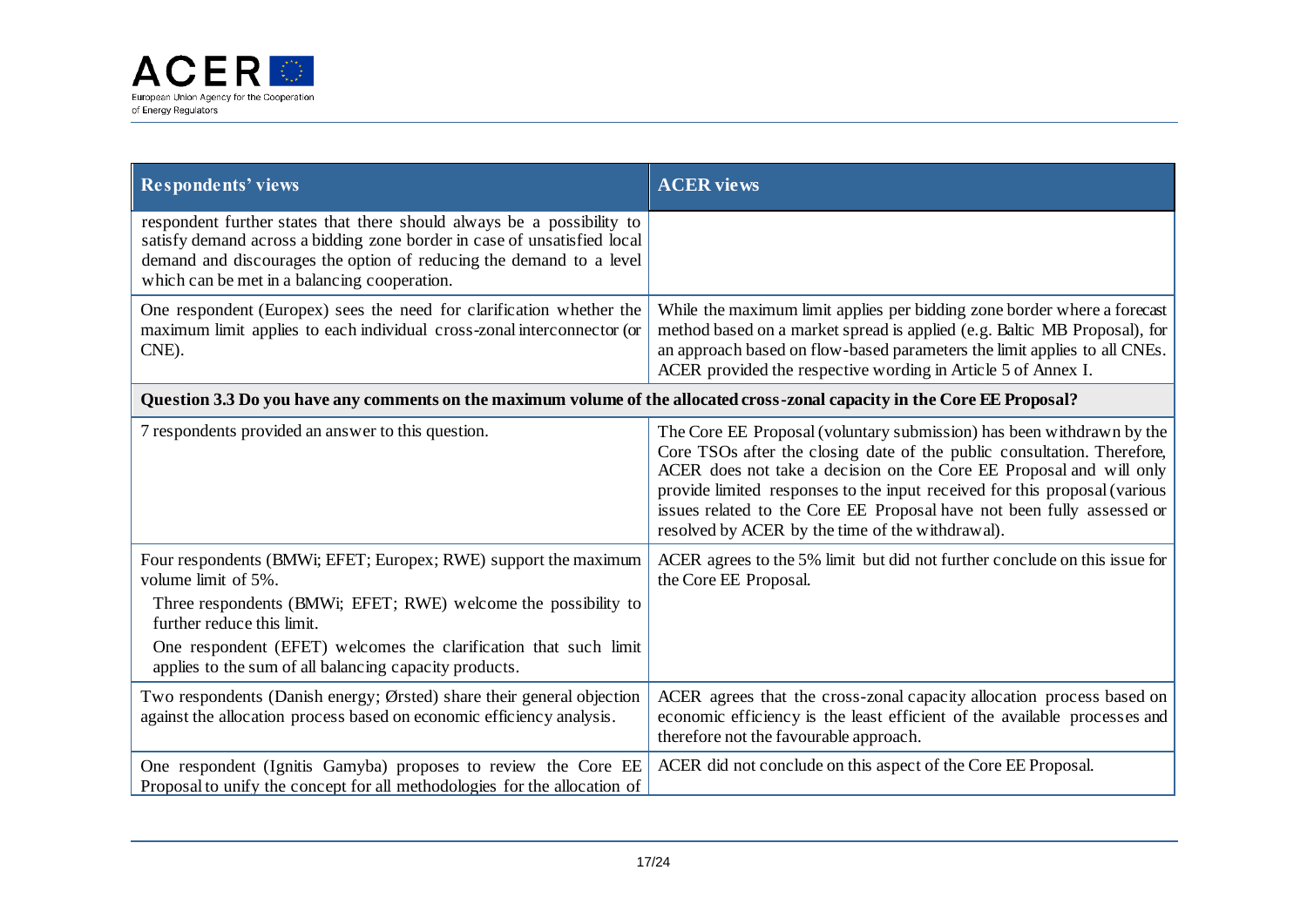

| <b>Respondents' views</b>                                                                                                                                                                                                         | <b>ACER</b> views                                                                                                                                                                                                                                                                                                                                                                       |
|-----------------------------------------------------------------------------------------------------------------------------------------------------------------------------------------------------------------------------------|-----------------------------------------------------------------------------------------------------------------------------------------------------------------------------------------------------------------------------------------------------------------------------------------------------------------------------------------------------------------------------------------|
| cross-zonal capacity for the exchange of balancing capacity or sharing of<br>reserves.                                                                                                                                            |                                                                                                                                                                                                                                                                                                                                                                                         |
| Question 4 Please share your views regarding the possibility of allowing existing projects to deviate from the marginal (pay-as-cleared)<br>principle.                                                                            |                                                                                                                                                                                                                                                                                                                                                                                         |
| 15 respondents provided an answer to this question.                                                                                                                                                                               |                                                                                                                                                                                                                                                                                                                                                                                         |
| 7 respondents (50 Hertz; Amprion; APG; BDEW; EFET; EnBW; RWE)<br>welcome an exemption for pay as bid for the existing cooperation projects<br>to perform a stepwise transition into the new framework of the Core MB<br>Proposal. | To allow for a transformation of an existing cooperation to the target of<br>fully implemented market-based allocation process ACER added a<br>provision to the Core MB Proposal allowing an early implementation of the<br>market-based process with an exemption of the requirement for marginal<br>pricing. This stepwise implementation and application of the incomplete           |
| One respondent (Amprion) mentions that limiting pay-as-bid to the<br>existing cooperation could slow the process of creating a bigger<br>cooperation.                                                                             | market-based allocation process may only be applied until the deadline for<br>the complete implementation of the Core MB Proposal.                                                                                                                                                                                                                                                      |
| Three respondents (APG; SEPS; Tiwag) suggest having both pricing<br>principle options in the Core MB Proposal.                                                                                                                    | As explained in the Core MB Decision, ACER does not deem the pay-as-<br>bid pricing principle as compatible with the requirement pursuant to Article                                                                                                                                                                                                                                    |
| One respondent (SEPS) proposes to harmonise the pricing principle<br>only with the harmonised methodology in accordance with Article 38(3)<br>of the EB Regulation.                                                               | 41(4) of the EB Regulation for equal treatment of cross-zonal capacity<br>allocated for the exchange of energy or the exchange of balancing capacity<br>or sharing of reserves.                                                                                                                                                                                                         |
| One respondent (APG) states that both pricing principles work equally<br>well for calculating the market value of cross-zonal capacity.                                                                                           | ACER disagrees, since using a pay-as-bid or marginal pricing principle<br>cannot equally consider a BSPs' surplus or congestion income due to the<br>fundamental differences of these two approaches (e.g. in pay-as-bid the<br>BSPs' economic surplus is embedded in the market participant's bid while<br>in marginal pricing the BSPs' economic surplus can be directly calculated). |
| One respondent (Tiwag) shares its preference for the pay-as-bid<br>principle and explains that the pricing principle within a cooperation<br>needs to be harmonised.                                                              | ACER agrees that multiple price principles within one cooperation are not<br>feasible.                                                                                                                                                                                                                                                                                                  |
| Two respondents (APG; SEPS) comment on the legal context for having<br>a pricing principle in the Proposals.                                                                                                                      | As explained in the Core MB Decision, ACER does not deem the pay-as-<br>bid pricing principle as compatible with the requirement pursuant to Article                                                                                                                                                                                                                                    |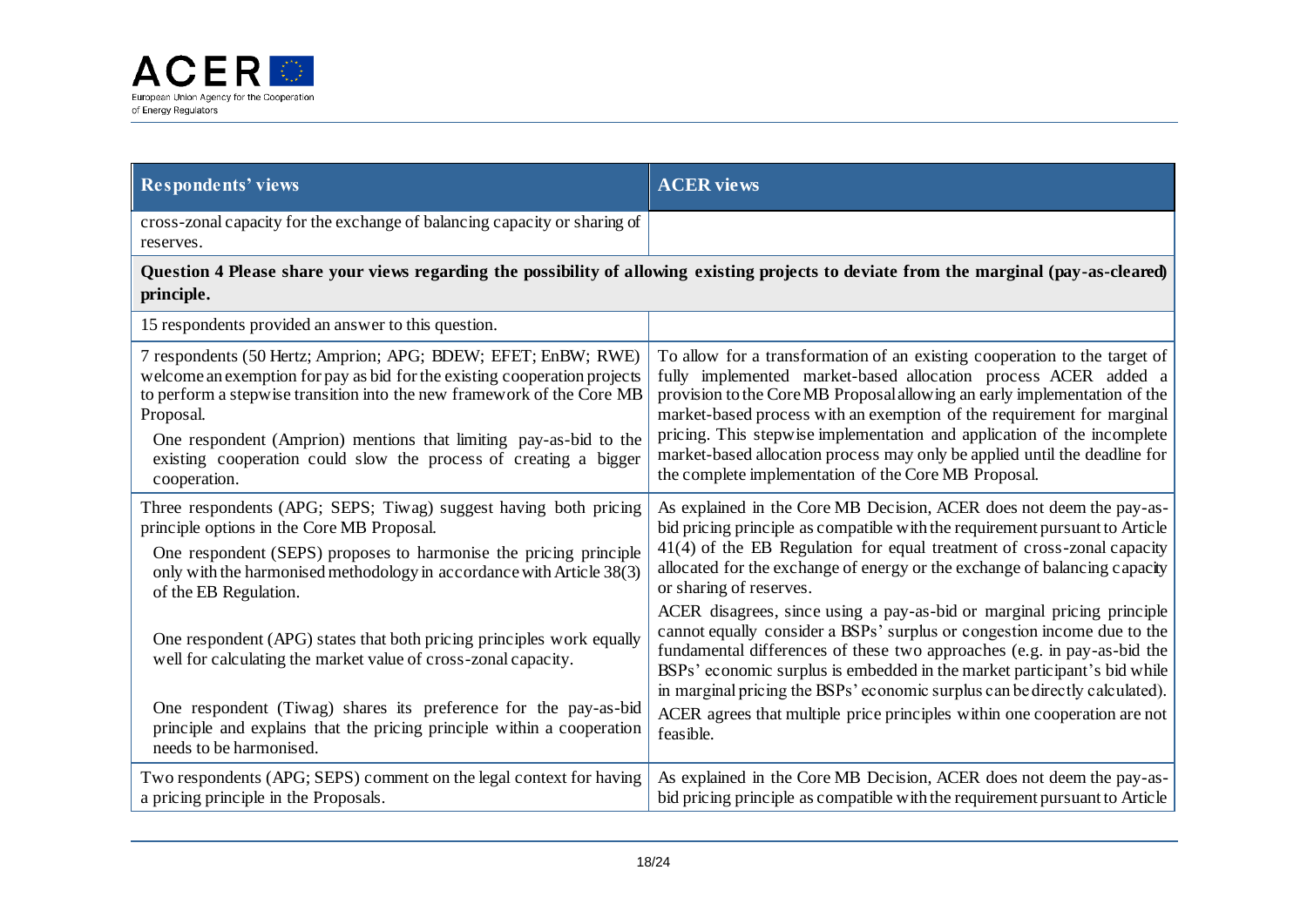

| <b>Respondents' views</b>                                                                                                                                                                                                                                                                                                                                                                       | <b>ACER</b> views                                                                                                                                                                                                                                                                                                                                                                                                                                                                                                                         |
|-------------------------------------------------------------------------------------------------------------------------------------------------------------------------------------------------------------------------------------------------------------------------------------------------------------------------------------------------------------------------------------------------|-------------------------------------------------------------------------------------------------------------------------------------------------------------------------------------------------------------------------------------------------------------------------------------------------------------------------------------------------------------------------------------------------------------------------------------------------------------------------------------------------------------------------------------------|
| One respondent (APG) states that settlement and pricing rules for<br>balancing capacity are not within the scope of the Proposals.<br>One respondent (SEPS) sees no explicit legal indication for using pay-<br>as-cleared settlement rule for balancing capacity standard products.                                                                                                            | 41(4) of the EB Regulation for equal treatment of cross-zonal capacity<br>allocated for the exchange of energy or the exchange of balancing capacity<br>or sharing of reserves. Further, the pricing principle is a necessary basis<br>related to the general functioning of the market-based allocation process.<br>Therefore, the pricing principle needs to be addressed in the methodology<br>for a market-based allocation process.                                                                                                  |
| 7 respondents (EFET; Europex; Gamybos optimizavimas; HSE; Ignitis<br>Gamyba; Ørsted; Tennet) support the use of the marginal pricing<br>principle.<br>Three respondents (Europex; Gamybos optimizavimas; Ignitis Gamyba)<br>further mention that once existing projects end (with a clearly defined<br>expiration date) there should be no more deviations from the harmonised<br>target model. | ACER agrees with these respondents and deems marginal pricing as the<br>target solution. Any other pricing principle cannot be applied for cross-<br>border balancing capacity procurement once the market-based allocation<br>process is fully implemented (national procurement processes which are<br>limited to one bidding zone may continue to use pay-as-bid).                                                                                                                                                                     |
| One respondent (Tennet) shares its opinion that in case marginal pricing<br>is required, the German Austrian aFRR balancing capacity cooperation<br>will more likely discontinue than switch to marginal pricing.                                                                                                                                                                               | Any application of the market-based allocation process is voluntary in<br>accordance with Article 38(1) of the EB Regulation. Therefore, TSOs can<br>start or end an application on their own initiative. However, the existing<br>cooperation should be considered an early implementation and a step<br>towards the implementation of the target solution. Therefore, ACER<br>expects the existing cooperation to be transformed into the fully<br>implemented market-based allocation process, as foreseen by the Core MB<br>Decision. |
| Three respondents (SEPS; Slovenské elektrárne; Tennet) state that if an<br>exemption of pay-as-bid is provided, it needs to be applicable for all TSOs<br>in a CCR. Any exemption only for some TSOs of a CCR would be non-<br>equal treatment and cannot result in a level playing field.                                                                                                      | ACER agrees and did not restrict any early implementation to existing<br>cooperations.                                                                                                                                                                                                                                                                                                                                                                                                                                                    |
| Question 5 If you would like to comment on other topics please indicate clearly the related Proposal, Article, paragraph of the proposal and<br>add a sufficient explanation.                                                                                                                                                                                                                   |                                                                                                                                                                                                                                                                                                                                                                                                                                                                                                                                           |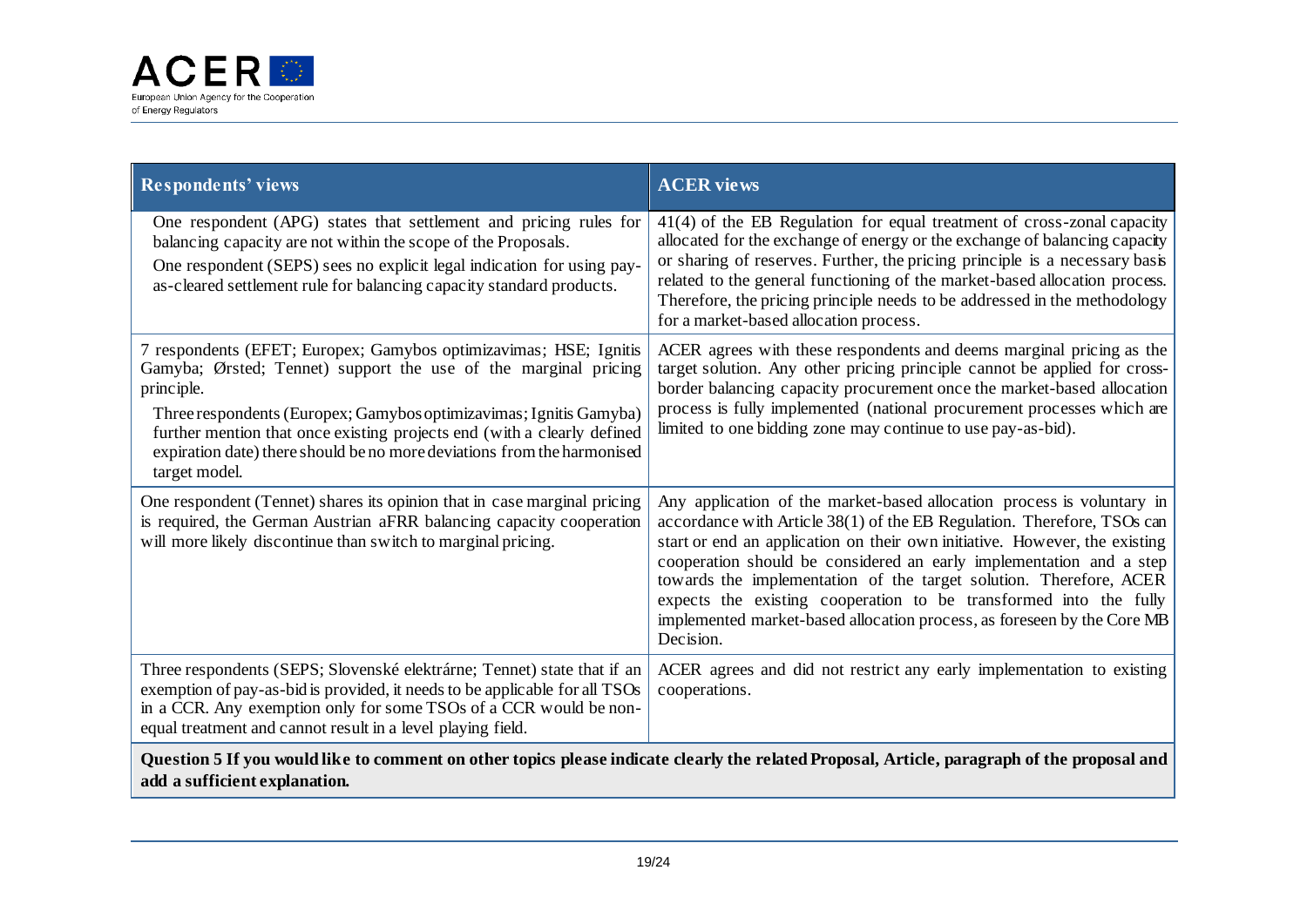

| <b>Respondents' views</b>                                                                                                                                                                                                                                                                                                                                                                                                                                                                                                                                                                                                                                                                                                    | <b>ACER</b> views                                                                                                                                                                                                                                                                                                                                                                                                                                                                                                                                                                                                                                                                                                                                                                                                                                                                                       |
|------------------------------------------------------------------------------------------------------------------------------------------------------------------------------------------------------------------------------------------------------------------------------------------------------------------------------------------------------------------------------------------------------------------------------------------------------------------------------------------------------------------------------------------------------------------------------------------------------------------------------------------------------------------------------------------------------------------------------|---------------------------------------------------------------------------------------------------------------------------------------------------------------------------------------------------------------------------------------------------------------------------------------------------------------------------------------------------------------------------------------------------------------------------------------------------------------------------------------------------------------------------------------------------------------------------------------------------------------------------------------------------------------------------------------------------------------------------------------------------------------------------------------------------------------------------------------------------------------------------------------------------------|
| 7 respondents provided an answer to this question.                                                                                                                                                                                                                                                                                                                                                                                                                                                                                                                                                                                                                                                                           |                                                                                                                                                                                                                                                                                                                                                                                                                                                                                                                                                                                                                                                                                                                                                                                                                                                                                                         |
| Four respondents (BDEW; EFET; EnBW; RWE) generally deem the<br>implementation of approaches to allocate cross-zonal capacity for the<br>exchange of balancing capacity very critical and oppose their<br>implementation. Such reservation of cross-border capacity for any<br>purpose other than trading has consequences for all market processes.<br>One respondent (EFET) further states that the usage of cross-border<br>transmission capacity is a key element of European market integration<br>in the forward, day-ahead and intraday timeframes. Improvements made<br>on these markets due to the availability of cross-zonal capacity could be<br>lost with the reservation of cross-zonal capacity for balancing. | ACER also considers gained welfare in other markets as relevant and sees<br>the benefits in allocating cross-zonal capacity (for trading energy or trading<br>balancing capacity) to the market where the highest welfare gains is<br>archived. If a cross-zonal capacity allocation process for the exchange of<br>balancing capacity or sharing of reserves is applied, only the cross-zonal<br>capacity that will generate more welfare in the balancing capacity markets<br>will be unavailable for the other energy markets. Therefore, the major share<br>of cross-zonal capacity can still be expected to be available for the day-<br>ahead and subsequent intraday timeframe. The calculation of long-term<br>cross-zonal capacity (i.e. resulting in the allocation of long-term<br>transmission rights for the forward timeframe) is not impacted by the<br>market based allocation process. |
| One respondent (BDEW) shares the concern that allocation of cross-zonal<br>capacity for the exchange of balancing capacity in the day-ahead time<br>frame would strongly interfere with the day-ahead market coupling<br>process, since parallel markets would be created, forcing market<br>participants to choose between bidding for energy and bidding for<br>balancing capacity, which could lead to inefficiencies.                                                                                                                                                                                                                                                                                                    | ACER does not agree since the market-based allocation process ends at the<br>latest one hour before the gate closure time for the single day-ahead<br>coupling.                                                                                                                                                                                                                                                                                                                                                                                                                                                                                                                                                                                                                                                                                                                                         |
| Four respondents (BDEW; EFET; EnBW; RWE) share concerns about<br>negative impacts of cross-zonal capacity allocation to balancing capacity<br>on the preceding energy trading time frames.<br>One respondent (EFET) mentions that Article 39(2) of the EB<br>Regulation explicitly foresees the consideration of the intraday<br>timeframe "where relevant and possible", acknowledges that such<br>estimation is difficult but deems an estimation of zero value as wrong.<br>Three respondents (BDEW; EFET; EnBW) claim that allocation to<br>balancing is restricting market participants' ability to adjust their                                                                                                        | ACER agrees to the difficulty of considering subsequent timeframes (i.e.<br>balancing energy; intraday) in the market value of cross-zonal capacity and<br>understands that the value resulting from the single day-ahead coupling is<br>the best available estimation for the subsequent timeframes. Therefore, any<br>further consideration of these timeframes should currently not be<br>considered. ACER invites TSOs to further investigate related effects once<br>more experience is gained from the application of these processes.<br>ACER is of the opinion that also with a market-based allocation process in<br>place the intraday market will still sufficiently enable market participants                                                                                                                                                                                              |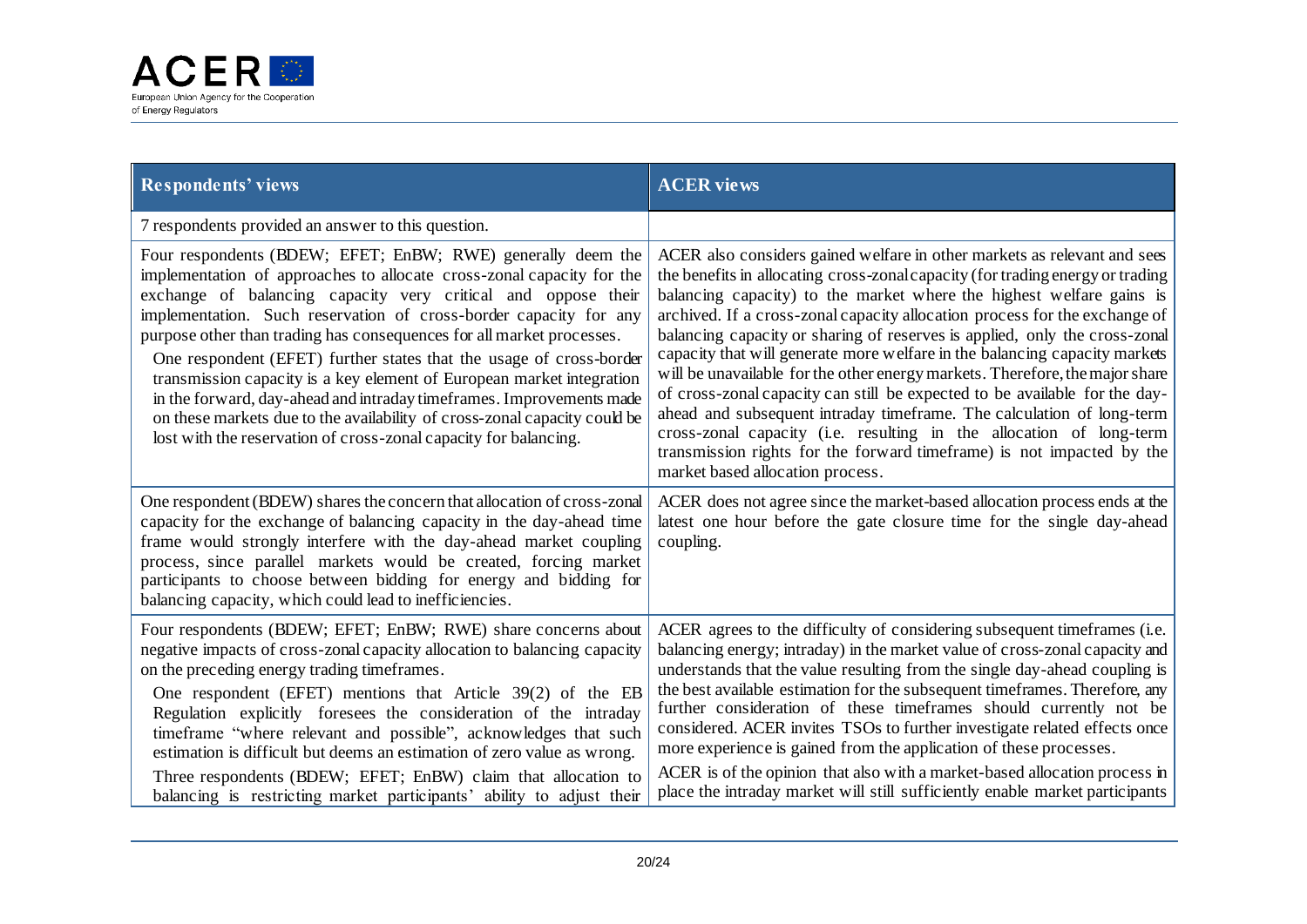

| <b>Respondents' views</b>                                                                                                                                                                                                                                                                                                                                                                                                                                                                                                                                                                                                                                                                                                                                                                           | <b>ACER</b> views                                                                                                                                                                                                                                                                                                                                                                                                                                                                                                                                                                                                                                                                                                                              |
|-----------------------------------------------------------------------------------------------------------------------------------------------------------------------------------------------------------------------------------------------------------------------------------------------------------------------------------------------------------------------------------------------------------------------------------------------------------------------------------------------------------------------------------------------------------------------------------------------------------------------------------------------------------------------------------------------------------------------------------------------------------------------------------------------------|------------------------------------------------------------------------------------------------------------------------------------------------------------------------------------------------------------------------------------------------------------------------------------------------------------------------------------------------------------------------------------------------------------------------------------------------------------------------------------------------------------------------------------------------------------------------------------------------------------------------------------------------------------------------------------------------------------------------------------------------|
| positions across borders in the most economically efficient manner, and<br>to contribute to overall system balance.                                                                                                                                                                                                                                                                                                                                                                                                                                                                                                                                                                                                                                                                                 | to adjust their positions. If a relevant impact on the functioning of the<br>intraday market can be identified, the respective methodologies need to be<br>amended to address these impacts.                                                                                                                                                                                                                                                                                                                                                                                                                                                                                                                                                   |
| One respondent (BDEW) claims that the balancing market only has a<br>subordinate role, while the functioning of the day-ahead and intraday<br>market must be in focus.                                                                                                                                                                                                                                                                                                                                                                                                                                                                                                                                                                                                                              | ACER does not deem it necessary to rank the importance of the involved<br>markets but understands that ideally all relevant markets should be<br>commonly optimised to archive the highest possible total welfare gains.                                                                                                                                                                                                                                                                                                                                                                                                                                                                                                                       |
| One respondent (RWE) notes that available and reserved capacity may<br>remain unused in the balancing timeframe.                                                                                                                                                                                                                                                                                                                                                                                                                                                                                                                                                                                                                                                                                    | ACER agrees that the usage of cross-zonal capacity in subsequent<br>timeframes (i.e. balancing energy; intraday) is uncertain and therefore<br>difficult to evaluate.                                                                                                                                                                                                                                                                                                                                                                                                                                                                                                                                                                          |
| One respondent (APG) proposes to include in the market value of cross-<br>zonal capacity for the exchange of balancing capacity or sharing of<br>reserves the positive effects of cross-zonal capacity being available for<br>cross-zonal activation of balancing energy (following the allocation of<br>cross-zonal capacity for the exchange of balancing capacity or sharing of<br>reserves). The possible welfare gains resulting from cross-zonal activation<br>of balancing energy can be significant and other measures addressing the<br>functioning of these markets could be avoided. In its Article 39(2) the EB<br>Regulation sets the precedence that expected bids of a subsequent market<br>may be taken into account when calculating the market value of cross-<br>zonal capacity. | As described in ACER's response above on the consideration of the impact<br>on the intraday timeframe, ACER deems it difficult to specifically consider<br>subsequent timeframes (i.e. balancing energy; intraday) in the market value<br>of cross-zonal capacity. While the consideration of value from the intraday<br>timeframe is explicitly mentioned under Article 39(2) of the EB<br>Regulation, such consideration is not foreseen for balancing energy.<br>Therefore, it should not be included in the market value for the exchange<br>of balancing capacity or sharing of reserves. However, ACER invites TSOs<br>to further investigate related effects once more experience is gained from<br>the application of these processes. |
| One respondent (APG) notes that the Core day-ahead capacity calculation<br>methodology (CCM) does not include any provision, which would allow<br>to consider cross-zonal capacity allocation for the exchange of balancing<br>capacity or sharing of reserves. Therefore, an amendment of the Core day-<br>ahead CCM is needed and should be a requirement in the Core MB<br>Proposal. In case the Core day-ahead CCM cannot be amended in time,<br>the Core MB Proposal should include provisions how to consider this in<br>Core capacity calculation process.                                                                                                                                                                                                                                   | ACER agrees that the Core CCM in accordance with Article 20(2) of the<br>CACM Regulation and the congestion income distribution methodology in<br>accordance with Article $73(1)$ of the CACM Regulation need to be<br>amended before the market-based allocation process can be applied. As<br>mentioned in the Core MB Decision, ACER invites TSOs to amend these<br>methodologies in due time to fulfil the implementation deadline of Article<br>13(2) of Annex I to the Decision on the Core MB Proposal.                                                                                                                                                                                                                                 |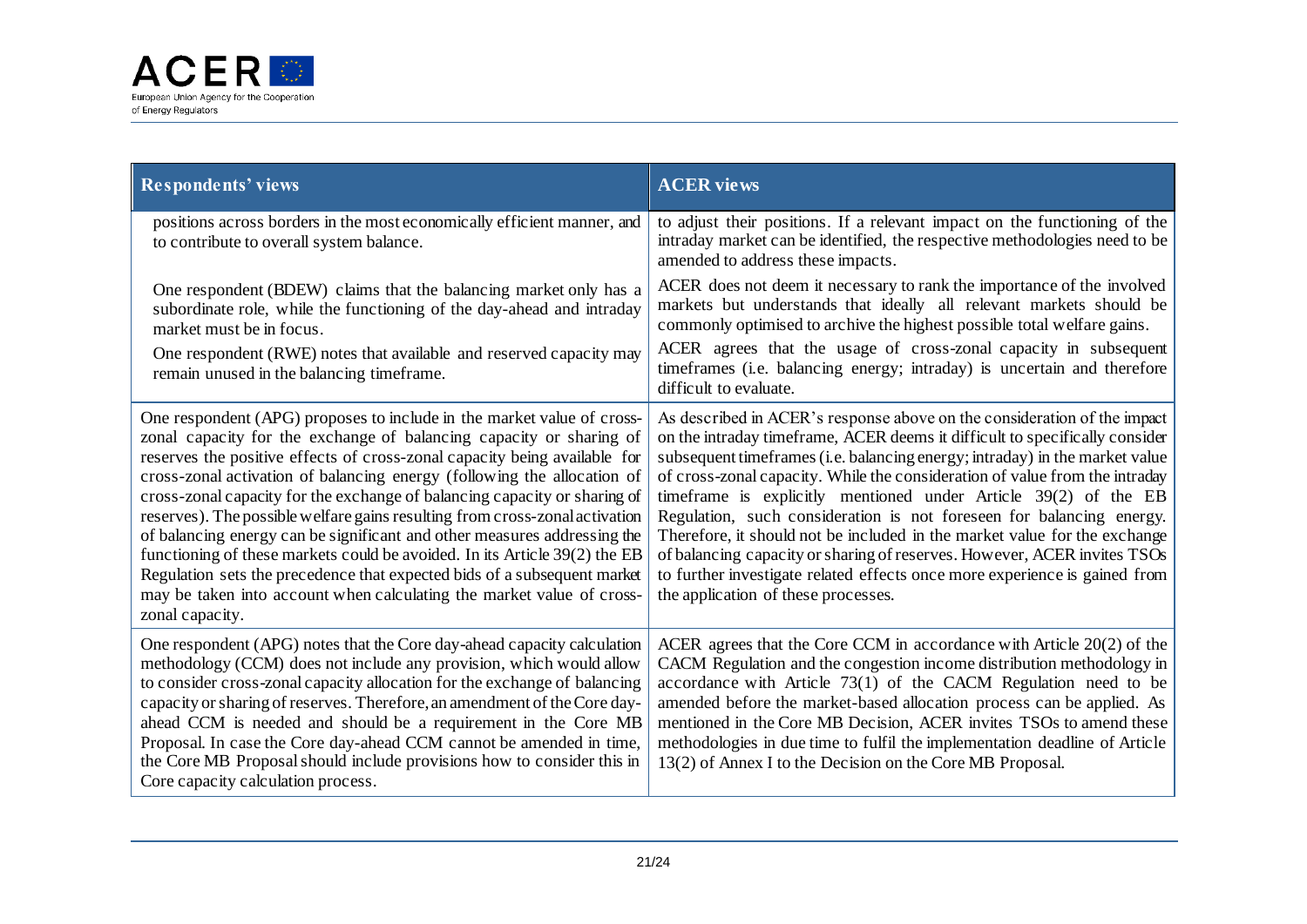

| <b>Respondents' views</b>                                                                                                                                                                                                                    | <b>ACER</b> views                                                                                                                                                                                                                                                                                                                           |
|----------------------------------------------------------------------------------------------------------------------------------------------------------------------------------------------------------------------------------------------|---------------------------------------------------------------------------------------------------------------------------------------------------------------------------------------------------------------------------------------------------------------------------------------------------------------------------------------------|
|                                                                                                                                                                                                                                              | Including requirements for the capacity calculation process is out of scope<br>of the Core MB Proposal.                                                                                                                                                                                                                                     |
| One respondent (Tennet) recommends a requirement to add the                                                                                                                                                                                  | ACER largely agrees and added relevant provisions. Since the benefits of                                                                                                                                                                                                                                                                    |
| congestion income from the exchange of balancing capacity to the                                                                                                                                                                             | a balancing cooperation go beyond the generated congestion income, the                                                                                                                                                                                                                                                                      |
| congestion income from day-ahead and distribute it in accordance with                                                                                                                                                                        | risks of insufficient congestion income to cover the remuneration of long-                                                                                                                                                                                                                                                                  |
| the methodology pursuant to Article 73(1) of the CACM Regulation. Any                                                                                                                                                                        | term transmission rights should remain with the cooperation (further                                                                                                                                                                                                                                                                        |
| risks and benefits should not remain with an application but be socialised.                                                                                                                                                                  | explanation can be found in the Decision).                                                                                                                                                                                                                                                                                                  |
| One respondent (Europex) states that TSOs should not collect any                                                                                                                                                                             | ACER agrees that TSOs should only generate congestion income in                                                                                                                                                                                                                                                                             |
| difference between best non-accepted offer and the imported balancing                                                                                                                                                                        | accordance with Article $11(1)$ of Annex I. Any further implied collection                                                                                                                                                                                                                                                                  |
| capacity.                                                                                                                                                                                                                                    | should reflect the TSOs' costs but is not in the scope of this Decision.                                                                                                                                                                                                                                                                    |
| One respondent (EFET) criticises inefficiencies                                                                                                                                                                                              | ACER agrees that such uncertainties exist. However, the relevant                                                                                                                                                                                                                                                                            |
| resulting from                                                                                                                                                                                                                               | provisions (e.g. max limit; mark-ups; adjustment factors) are in place to                                                                                                                                                                                                                                                                   |
| uncertainties of forecasts in the Proposals.                                                                                                                                                                                                 | address this issue.                                                                                                                                                                                                                                                                                                                         |
| One respondent (EFET) criticises insufficient details and transparency<br>regarding the forecasting process of the Proposals, which does not fulfil<br>the requirement of Article $41(1)(b)$ and Article $42(1)(b)$ of the EB<br>Regulation. | ACER agrees and added the relevant details and provisions.                                                                                                                                                                                                                                                                                  |
| One respondent (EFET) states that cross-zonal capacity allocated for the                                                                                                                                                                     | While ACER understands that cross-zonal capacity allocated for the                                                                                                                                                                                                                                                                          |
| exchange of balancing capacity or sharing of reserves should not be                                                                                                                                                                          | exchange of balancing capacity or sharing of reserves is cross-zonal                                                                                                                                                                                                                                                                        |
| included in the 70% threshold in accordance with Article 16(8) of                                                                                                                                                                            | capacity available for market participants of the balancing timeframe,                                                                                                                                                                                                                                                                      |
| Regulation 2019/943, since this capacity serves the use of TSOs.                                                                                                                                                                             | addressing this issue is not in the scope of this Decision.                                                                                                                                                                                                                                                                                 |
| One respondent (EFET) addresses concerns on how balancing capacities<br>should be considered in a flow-based domain, since the resulting energy<br>flows are uncertain.                                                                      | Due to the uncertainty of energy flows, only positive PTDFs can be<br>considered when allocating cross-zonal capacity for the exchange of<br>balancing capacity or sharing of reserves. (this also impacts the calculation<br>of the market value of cross-zonal capacity for the exchange of balancing<br>capacity or sharing of reserves) |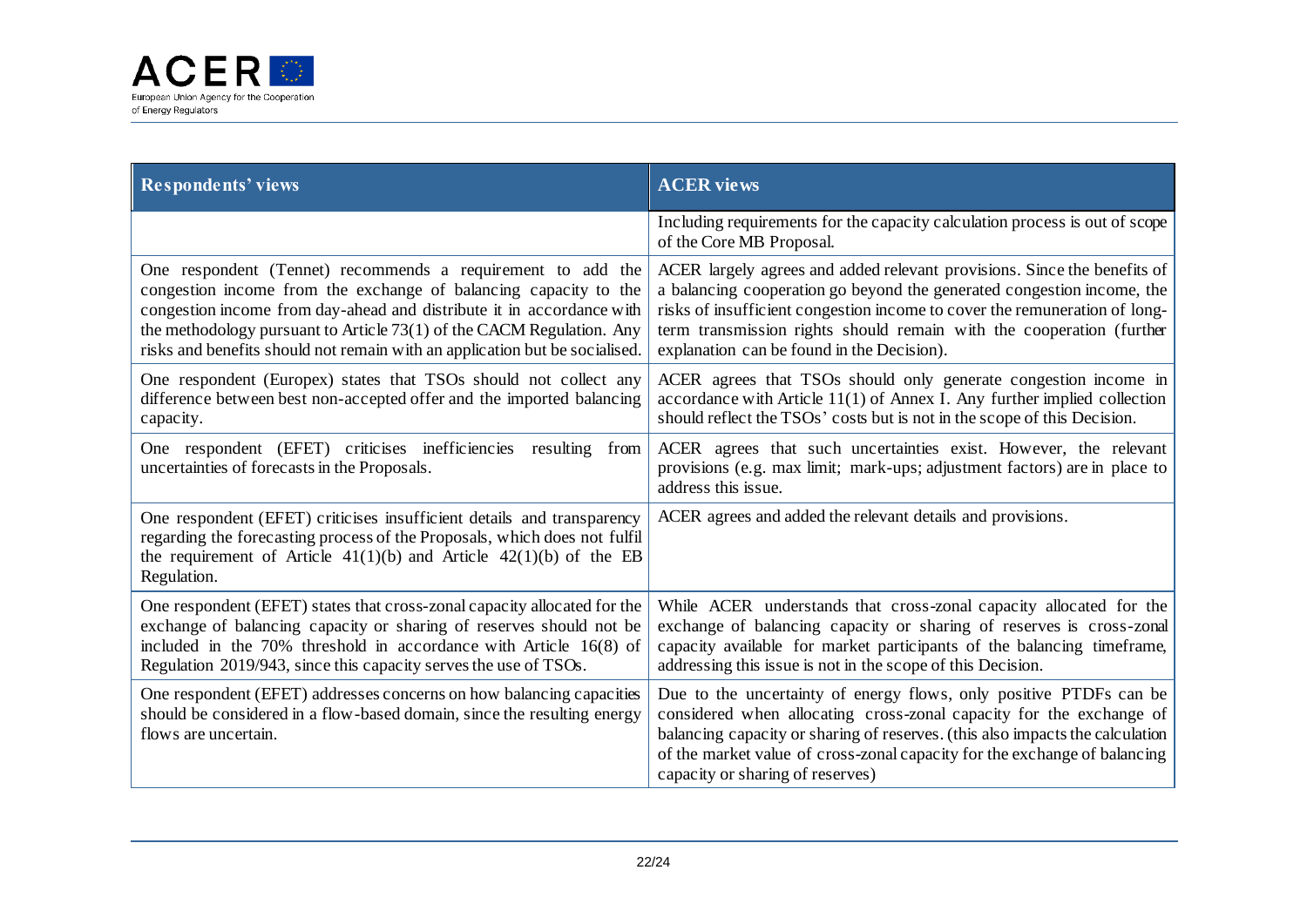

| <b>Respondents' views</b>                                                                                                                                         | <b>ACER views</b>                                                                                                                                                                                                                                                                                                                                                                                                                                                                                                                                         |
|-------------------------------------------------------------------------------------------------------------------------------------------------------------------|-----------------------------------------------------------------------------------------------------------------------------------------------------------------------------------------------------------------------------------------------------------------------------------------------------------------------------------------------------------------------------------------------------------------------------------------------------------------------------------------------------------------------------------------------------------|
| One respondent (EFET) is missing an assessment on the need to reserve<br>cross-zonal capacity for balancing in spirit with Article 38(8) of the EB<br>Regulation. | ACER understands that Article $38(8)$ of the EB Regulation is rather<br>addressing already allocated cross-zonal capacities. At their own initiative,<br>TSOs may apply a process for allocating cross-zonal capacity for the<br>exchange of balancing capacity or sharing of reserves in accordance with<br>Article 38(1) of the EB Regulation. These processes themselves should<br>assess whether an allocation to balancing is beneficial (i.e. generating more<br>welfare) and an additional assessment before on further needs is not<br>necessary. |
| One respondent (EFET) invites ACER to reject the Proposals.                                                                                                       | ACER does not see a legal basis to reject the Proposals.                                                                                                                                                                                                                                                                                                                                                                                                                                                                                                  |